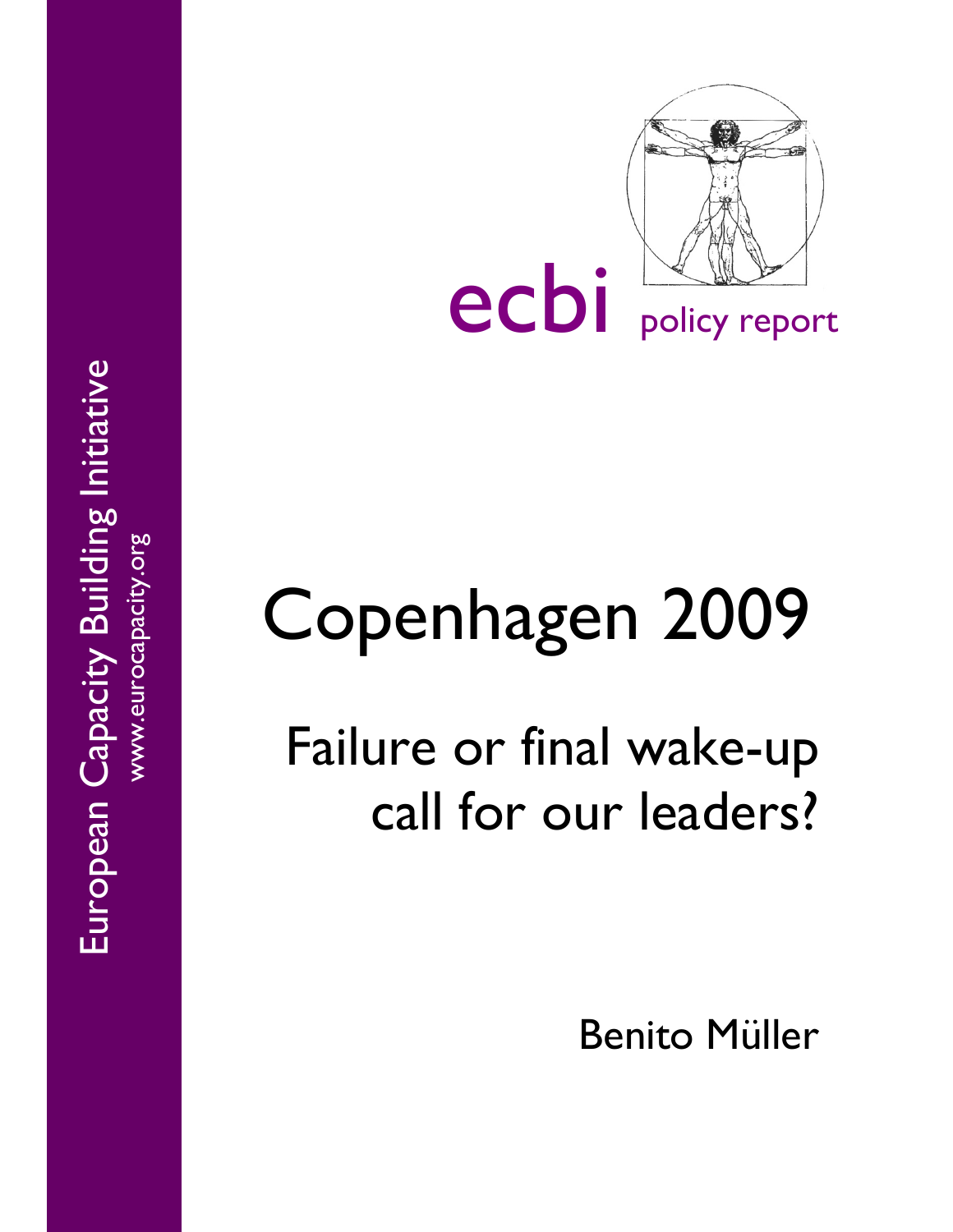The contents of this paper are the authors' sole responsibility. They do not necessarily represent the views of the European Capacity Building Initiative (ecbi) or any of its **Members** 

All rights reserved. No part of this publication may be reproduced, stored in a retrieval system, or transmitted in any form or by any means, electronic, mechanical, photocopying, recording, or otherwise, without prior permission of the ecbi.

# **Acknowledgments:**



This work has been made possible through core funding support to the ecbi from the **Swedish International Development Cooperation Agency,** as well as the support of the **Oxford Institute for Energy Studies.**



This paper also appeared as an OIES Working Paper: EV 49, February 2009.

# **About the author:**

Benito Müller is Director, Energy & Environment, Oxford Institute for Energy Studies, a Recognised Independent Centre of the University of Oxford. He is also Managing Director, Oxford Climate Policy, where he directs the European Capacity Building Initiative (ecbi).

benito.mueller@philosophy.ox.ac.uk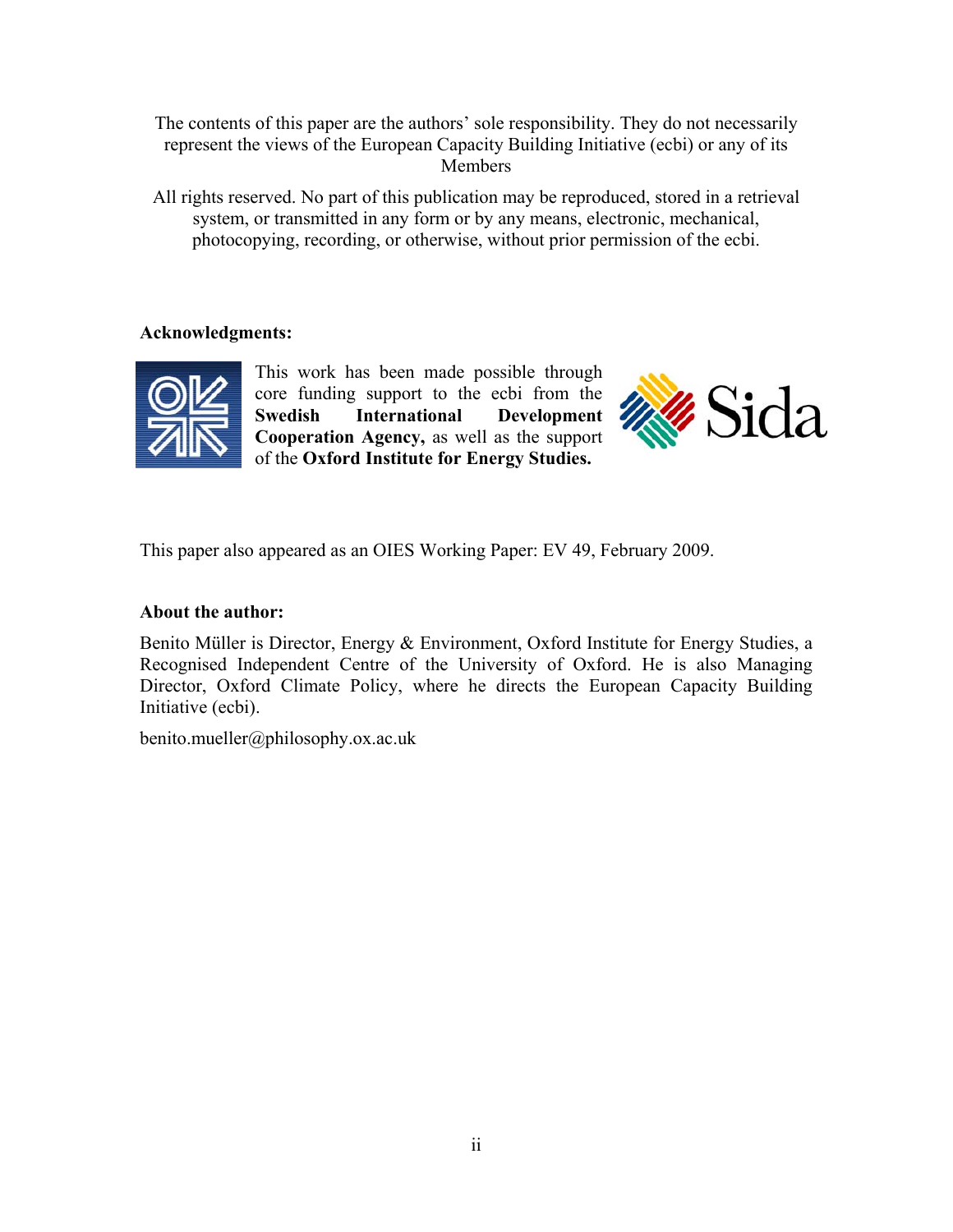# Contents

| At Copenhagen - Wednesday 16 December: Opening of the High-level Segment  9<br>At Copenhagen – Wednesday 16 December: Report of the Chair of the AWG-LCA 10 |  |
|-------------------------------------------------------------------------------------------------------------------------------------------------------------|--|
|                                                                                                                                                             |  |
|                                                                                                                                                             |  |
|                                                                                                                                                             |  |
|                                                                                                                                                             |  |
|                                                                                                                                                             |  |
|                                                                                                                                                             |  |
|                                                                                                                                                             |  |
|                                                                                                                                                             |  |
|                                                                                                                                                             |  |
|                                                                                                                                                             |  |
|                                                                                                                                                             |  |
|                                                                                                                                                             |  |
|                                                                                                                                                             |  |
|                                                                                                                                                             |  |
|                                                                                                                                                             |  |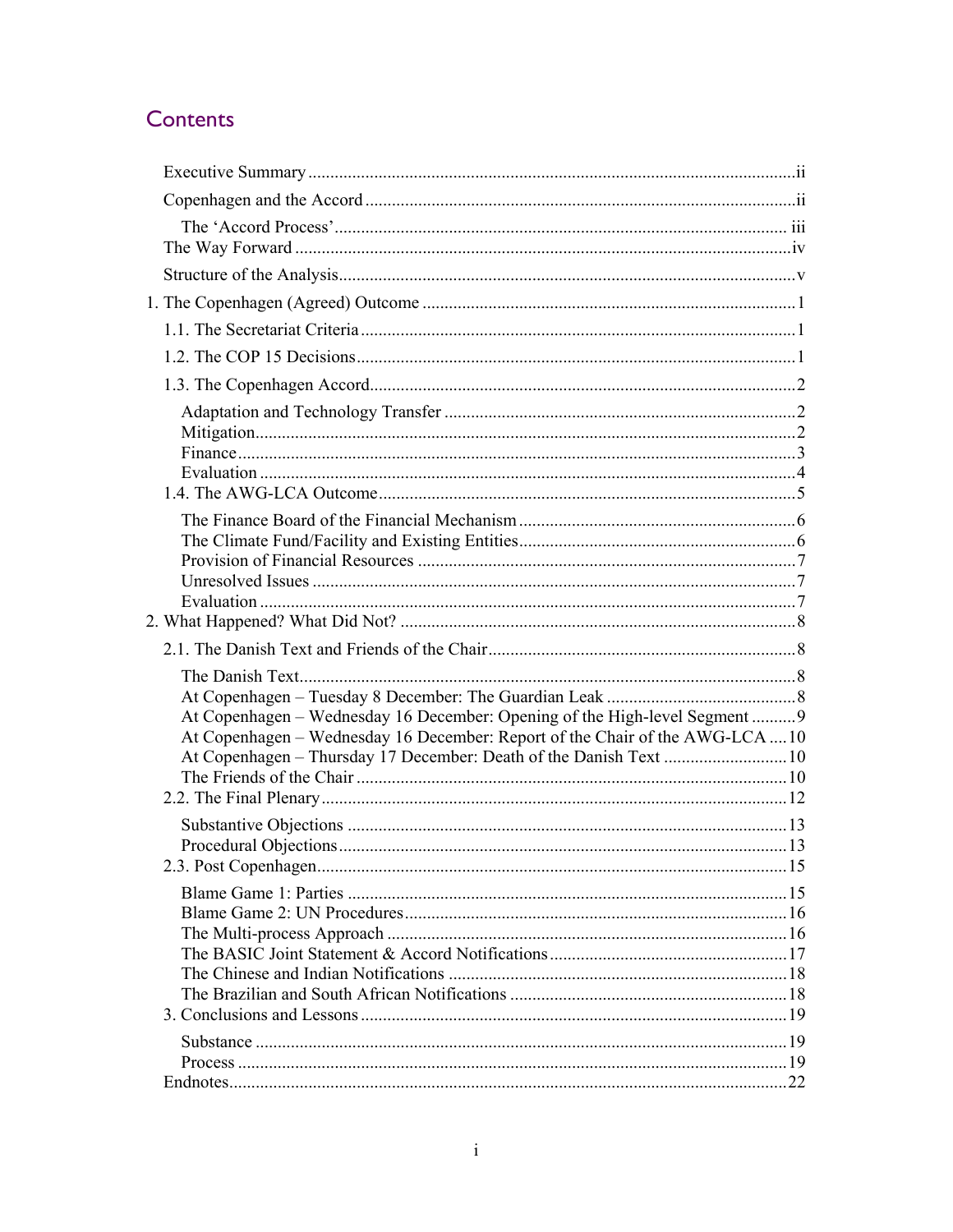# Executive Summary1

It has been said that summits are either 'successful' or 'very successful'. The time has come to face the facts: this is wrong! That is not to say that Copenhagen was a failure, but merely that it could have done better, but still probably passed the test. The final verdict will depend on what happens next.

# Copenhagen and the Accord

The main outcome of the summit, which was held in parallel to the Copenhagen Climate Change Conference and attended by over 110 heads of government and state, was the 'Copenhagen Accord'. It was drafted in the final 24 hours of the conference by twenty-odd leaders convened by the Danish Prime Minister as 'Friends of the Chair'. The Accord contains 12 paragraphs in just over two pages. Its key provisions are:

- a recognition of the objective to reduce global emissions in order to hold the increase in global temperature below *2 degrees Celsius*, and a commitment to take action to meet this objective consistent with science and on the *basis of equity*;
- the commitment by *developed countries* − Annex I Parties to the Convention − to implement individually or jointly the quantified economy-wide emissions targets for 2020, to be submitted to the UNFCCC for inclusion in the first of the Appendices by 31 January 2010;
- the fact that *developing countries* − non-Annex I Parties to the Convention − will implement mitigation actions, including those to be submitted to the UNFCCC for inclusion in the second of the Appendices by 31 January 2010;
- collective commitments by developed countries to (i) *provide new and additional quick start resources*, approaching US\$30 billion for the period 2010 −12, and (ii) *jointly mobilise US\$100 billion dollars per annum by 2020*.
- the establishment of (i) a *High Level Panel* to study the contribution of the potential sources of revenue, including alternative sources of finance, towards meeting this goal, (ii) a *Copenhagen Green Climate Fund* as an operating entity of the financial mechanism of the Convention, and (iii) a *Technology Mechanism* to accelerate technology development and transfer.

The drafting of these couple of pages was unorthodox, both on account of the procedure and who was drafting. Leaders rarely engage in drafting text. In fact, they rarely meet even bilaterally – let alone at a UN summit – without the certainty that an agreement has already been produced for them to sign. To return home empty handed is simply unthinkable. This is why there must have been a degree of panic when they arrived towards the end of the Conference, with no sign of an agreed outcome ready for their signatures. The process of trying to avoid the unthinkable was frantic. Time was in very short supply − and unfortunately these constraints did leave their marks.

The text of the accord, for one, is poorly drafted. This is in part explicable by the time pressures and the fact that the key people involved were largely novices in drafting UN decisions. Time constraints also did not allow for establishing a consensus outside the Friends of the Chair group, a fact which ultimately sealed the fate of the Accord: instead of being adopted by the Conference, it was merely 'taken note of'.

-

<sup>1</sup> This Executive Summary is separately published in the *Oxford Energy Forum*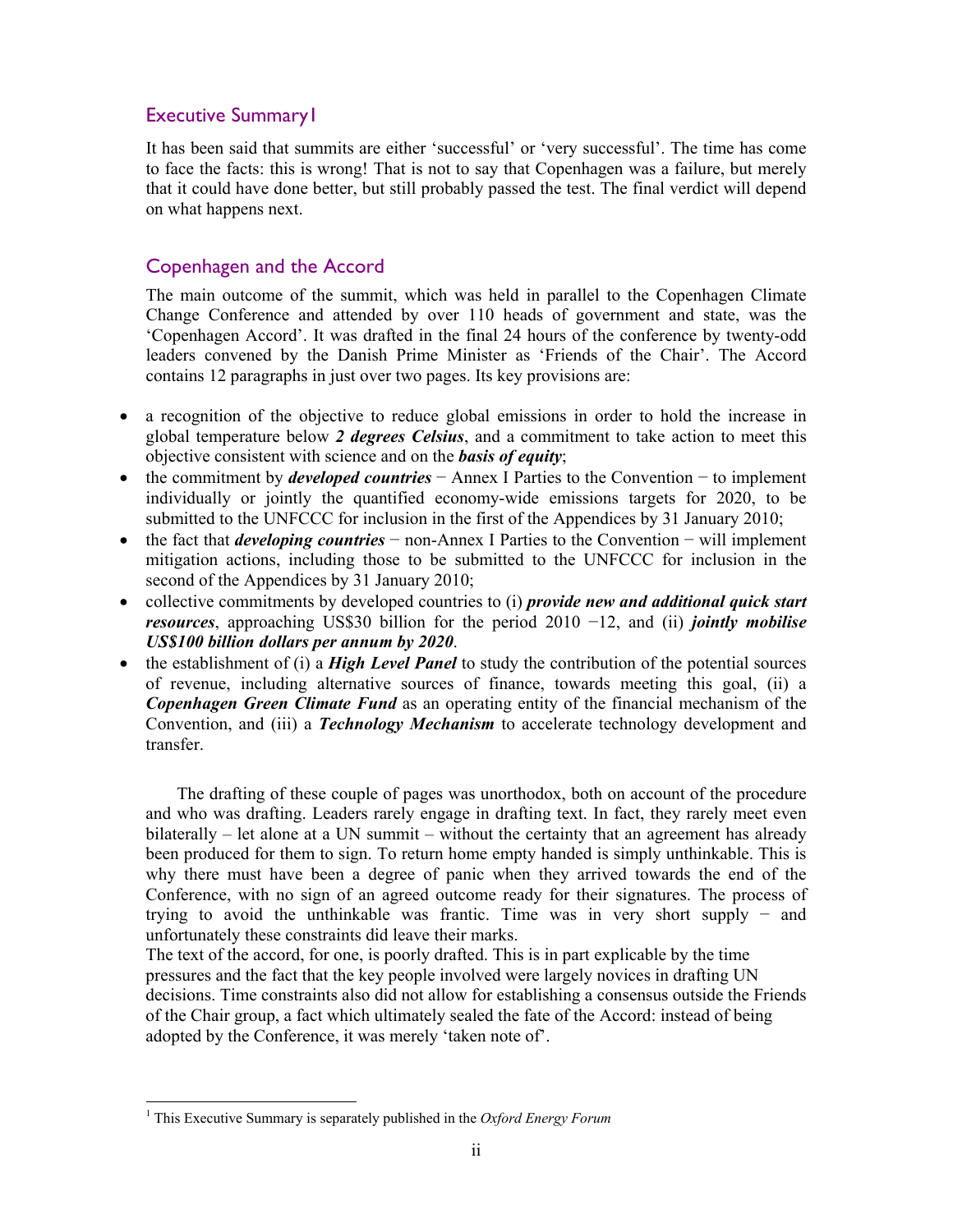#### The 'Accord Process'

After the refusal of the Conference to adopt the Accord, two things began to happen almost instantaneously: a mutual blame game, and attempts at portraying the Accord as the cornerstone of a new improved process outside the UN negotiations.

While it may help to vent frustrations and soothe bruised egos, the blame game that ensued − either between Parties or directed at the UN system in general – is singularly unhelpful, particularly if it is played out at the political level. What would be more fruitful is a modicum of self-critical reflections on what actually brought us to the absurd situation where world leaders found themselves drafting text to avoid a failed summit. Why was there no agreed outcome by the time the leaders arrived?

It is all too tempting to blame negotiators and UN procedures. Yet the single most important reason for the events in Copenhagen is what happened before – namely, the *lack of political will and leadership* during the months leading up to the Conference to engage in real negotiations. The lesson that all attending leaders should take to heart after the Copenhagen Summit is that it is impossible − even for world leaders − to make up for months and months of wasted time in 24 hours, no matter how frantic they may be.

More importantly: the leaders should recognize that in the months to come, they must give *much higher political priority* to the continuing UN negotiations, if the inevitable endgame in December is to have at least a moderate chance of genuine success. The world simply cannot afford another leader drafting exercise.

What of the Accord itself? There is no doubt that it could prove a stimulus to the UN negotiations. However, as mentioned earlier, there have also been fears that it might be used to form a 'coalition-of-the-willing' process in order to sideline the official UN negotiations. This would prove disastrous, particularly in light of the constant demands from developing countries for inclusiveness and transparency.

As it happens, the Joint Statement issued recently by the 'BASIC group' (Brazil, South Africa, India, China), after their meeting in New Delhi, seems to have put an end to such aspirations. The Statement unequivocally endorses the *primacy of the UN negotiations*, and of the *two-track negotiations under the Bali Action Plan* in particular. The consensus among the BASIC members was clearly reflected in their recent notifications to the UNFCCC Secretariat on their proposals for Nationally Appropriate Mitigation Actions. While *South Africa* emphasized that *the Copenhagen Accord is a political declaration within the*  UNFCCC process that should provide valuable direction and impetus to the further *negotiations under the Convention and its Kyoto Protocol this year*, *Brazil* stressed the Accord's purpose to *facilitate the conclusion of the on-going two-track negotiations under the AWG-KP and the AWG-LCA with a view to adopt a decision on a second commitment period of the Kyoto Protocol and also in fulfilment of the Bali Action Plan during COP-16 and CMP-6 in Mexico*. The notifications by *China* and *India* stood out not merely because of their brevity, but also because of the fact that – apart from the respective NAMAs – they were almost verbatim the same, and that there was a *conspicuous absence of any reference to the Copenhagen Accord*.

As there is no (mitigation) regime without these four key countries, the idea of an independent 'Copenhagen Accord process' has therefore been put to rest, at least as far as mitigation is concerned.

The situation may not be as clear cut in the context of climate finance. The Accord's commitment to establishing a *Copenhagen Green Climate Fund*, for one, could – and should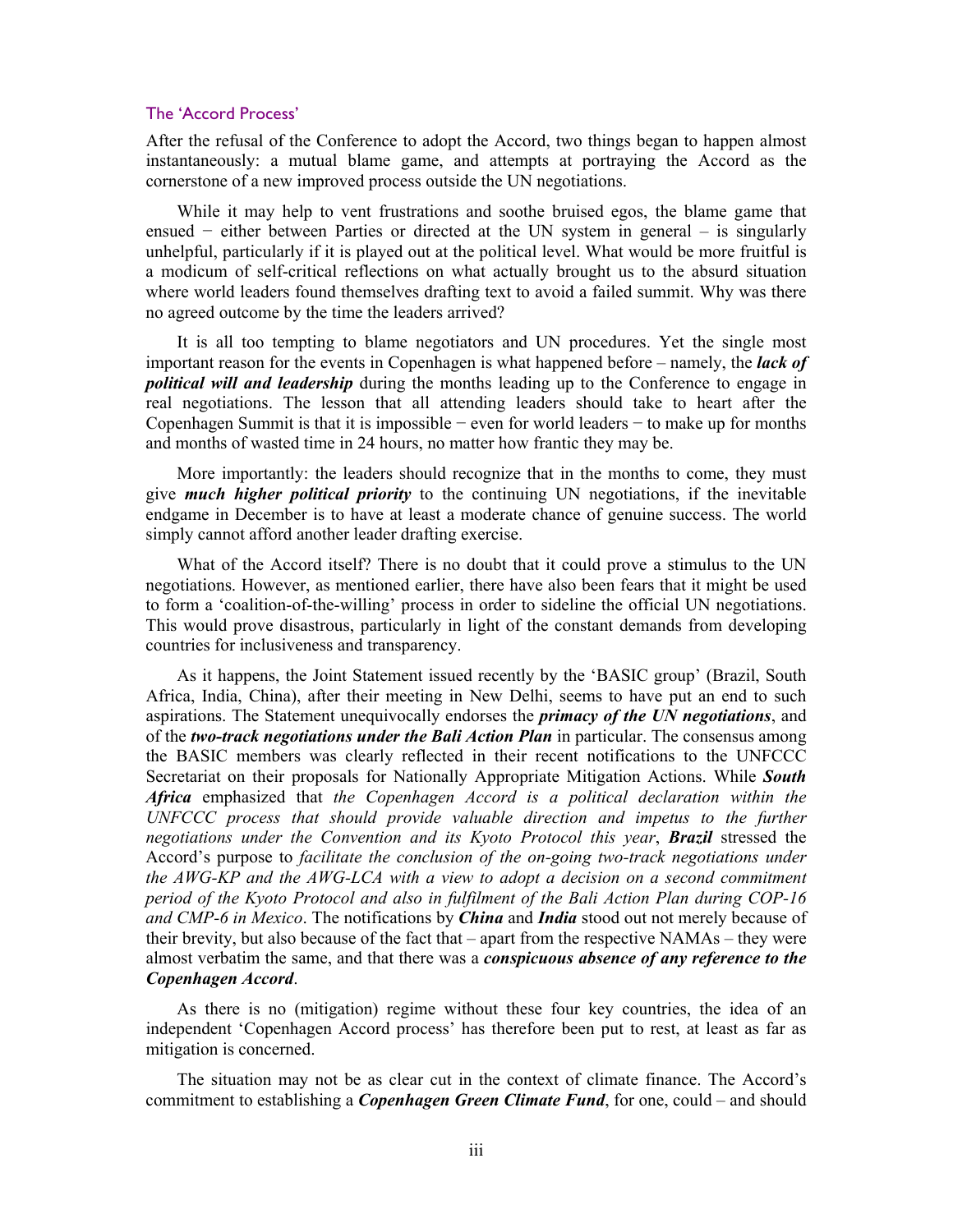– be read as a political endorsement of the Climate Fund/Facility envisaged in the UN negotiations.

Yet, there may be the temptation to interpret it as a call for establishing a new fund with an existing financial institution such as the IMF or the World Bank. There are also worries that the *High-level Panel* of the Accord will be used to sideline the UN negotiations, particularly if its remit were to such a new fund under the aegis of one of the traditional 'existing institutions'. There must be no doubt that any such moves to undermine proposals established in the UN negotiations would lead to a widening of the existing chasm of distrust between developing and developed countries, something which would truly be counterproductive.

#### The Way Forward

-

The key to bringing the Copenhagen saga to a happy ending after all is first and foremost for the world's leaders to *provide the leadership* required to ensure that the UN negotiations proceed at a pace that will make the desired outcome in the December session in Mexico feasible. They need to give their negotiators the political guidance and mandate to actually negotiate, rather than procrastinate.

With respect to mitigation, it would be wise for everybody to follow the BASIC countries in recognizing the *primacy of the UN negotiations*, and *of the clear goalposts already agreed under the Bali Action Plan* two years ago. Renewed attempts to change these goalposts are not productive. Compromises will have to be made by everybody, but in good faith they should not involve the fundamentals *agreed by consensus* (*sic!*) in Bali, such as the continuation of the *Kyoto Protocol* and the *Bali Action Plan*:

[The] *United Nations Framework Convention on Climate Change (UNFCCC) has to be the centerpiece of global cooperation on climate issues. The purpose of the Copenhagen Accord is to contribute to the negotiations on the Kyoto Protocol and on Long Term Cooperation. It is not a substitute but a complement to these core international agreements. There is much in the Copenhagen Accord that can bring consensus on the two-track negotiating process. For this to happen, this process itself has to recommence in right earnest, perhaps from March this year*. 2

As concerns finance, it is important to separate the issue of quick-start funding and mid-term finance, particularly with respect to institutional arrangements. Undoubtedly, quick start funding will have to be managed through existing entities. Equally, there can be little doubt that there are more 'existing entities' than just the Bretton Woods institutions. To avoid further erosion of trust, it is crucial that a *really significant share* of the quick start funds be channelled through the existing UN climate funds, in particular the *Adaptation Fund* and the *Least Developed Country Fund*.

At the same time, it has to be made crystal clear that the quick-start arrangements are *without prejudice to the outcome of the UN negotiations* which must determine the post-2012 institutional arrangements for climate finance. Indeed, it should be made clear that the call for a Copenhagen Green Climate Fund is nothing more and nothing less than a *high-level declaration of political support* for the idea of a *Climate Fund/Facility* envisaged in the UN draft finance text.

<sup>&</sup>lt;sup>2</sup> Manmohan Singh, Inaugural Address, 10th Delhi Sustainable Development Summit, 5 February 2010.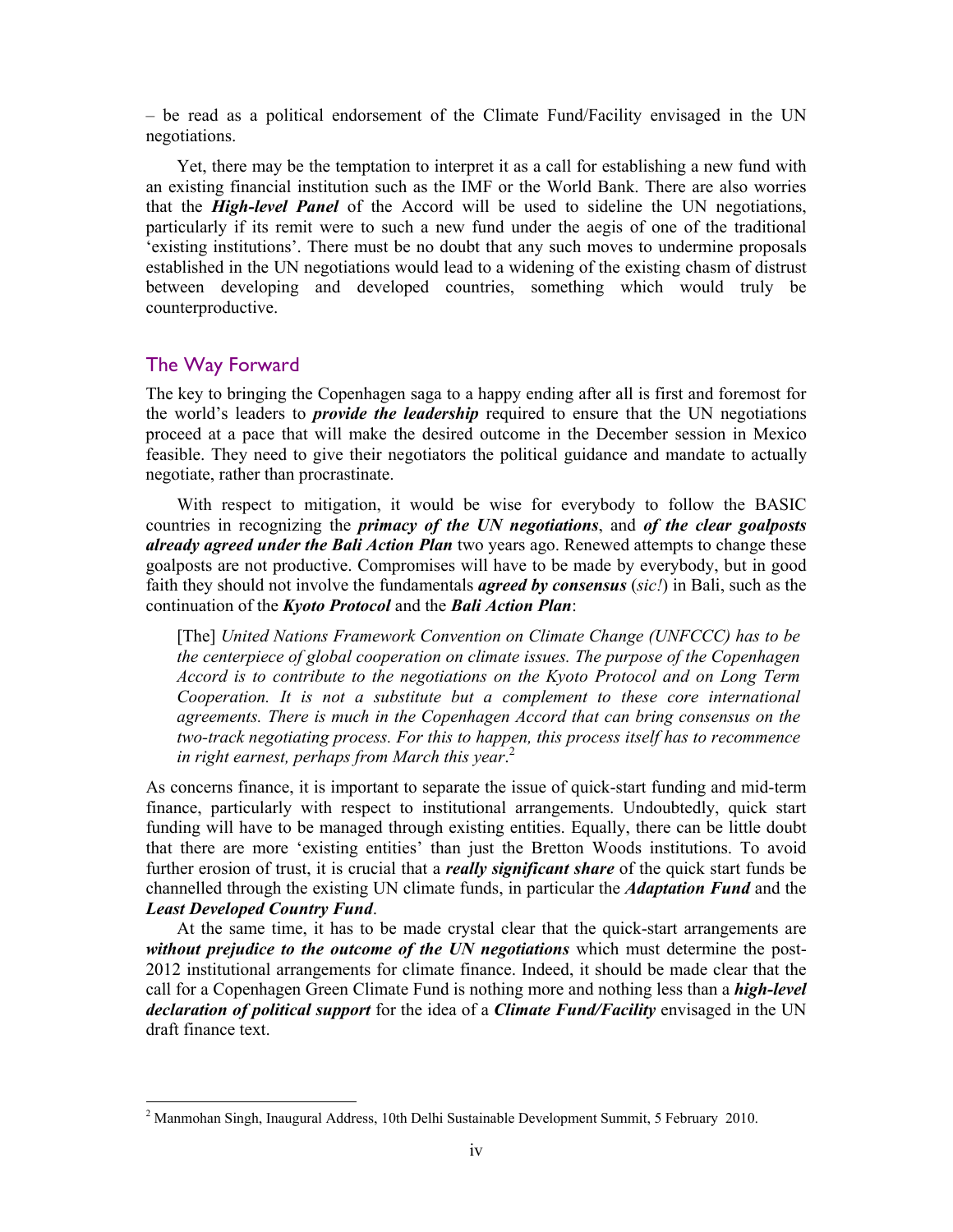The overarching lesson of what happened in Copenhagen, however, remains the need for real political leadership on the road to Mexico in December. Copenhagen will have redeemed itself if it will have served as the *final wake-up call* for our collective leadership.

# Structure of the Analysis

The following analysis of 'Copenhagen' – i.e. the UN Climate Change Conference held in Copenhagen, Denmark from 7 to 18 December 2009 – is divided into three parts. The first part considers Copenhagen in terms of its '*outcomes*' and assesses its success by reference to a set of criteria put forward on the UNFCCC website prior to the Conference. The second part focuses on some of the controversial *events* during the Conference and on the relevant procedural issues, with the final part trying to draw some *conclusions* and propose some *lessons* for the way forward.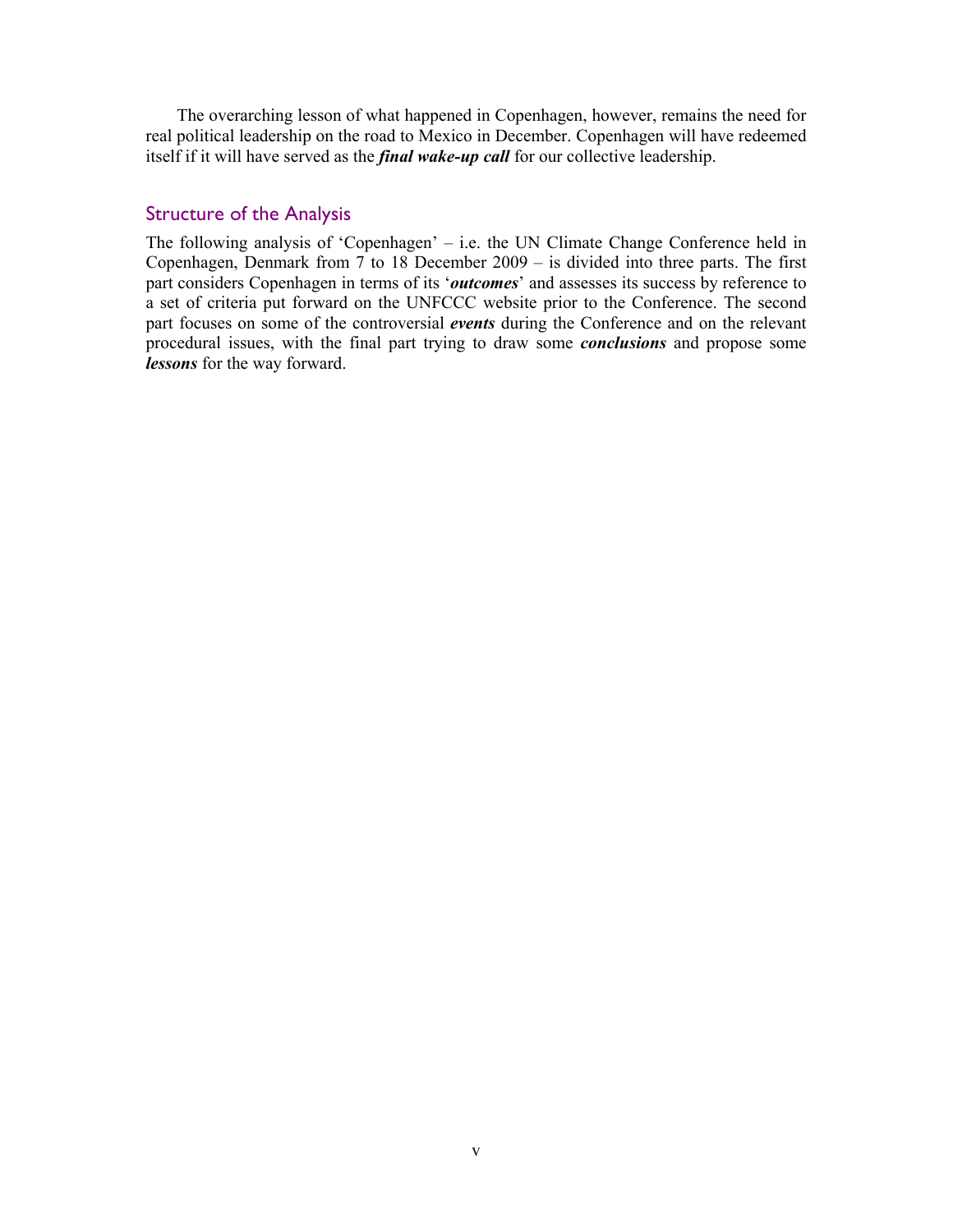# 1. The Copenhagen (Agreed) Outcome

# 1.1. The Secretariat Criteria

Whether or not Copenhagen was a success depends very much on one's expectations. The fairest way of judging the degree of success or failure would seem to be to use a set of *ex-ante* criteria.

As it happens, the *Frequently Asked Questions* 'about a Copenhagen Deal' posted on the UNFCCC Press website,<sup>3</sup> provide precisely such a set of criteria of what was needed for Copenhagen to be considered a success:

*The Copenhagen agreed outcome need not resolve all details, but it must provide clarity on four key issues:* 

- [1] *The first is clarity on the mid-term emission reduction targets that industrialised countries will commit to*.
- [2] *Second, there must be clarity on the actions that developing countries could undertake to limit their greenhouse gas emissions*.
- [3] *Third, it must define stable and predictable financing to help the developing world reduce greenhouse gas emissions and adapt to the inevitable effects of climate*.
- [4] *And finally, it must identify institutions that will allow technology and finance to be deployed in a way that treats the developing countries as equal partners in the decision-making process*.

*Copenhagen is to result both in a post-2012 outcome as well as important decisions*  and start-up finance to immediately kick-start action on climate change in 2010.

The success of Copenhagen, in other words, was defined in terms of what since COP 13 in Bali became known as the '*Copenhagen Agreed Outcome*' (CAO). The first question in judging the success of Copenhagen accordingly has to be: what in the end was the agreed outcome of Copenhagen? It had been clear for some time prior to the conference that the CAO would not be some draft treaty. However, a month before the Summit, hope was still expressed that the conference would come up with what Yvo de Boer referred to as a 'clear package of decisions',<sup>i</sup> including a deadline for a legally binding document. What are the Decisions taken by the COP in Copenhagen?

# 1.2. The COP 15 Decisions

The UNFCCC website lists 13 Decisions taken at COP  $15$ , ii a third of which are not really deciding anything at all. The most outstanding Decisions taken at Copenhagen were, (i) *to extend the mandate of the Ad Hoc Working Group on Long-term Cooperative Action to enable it to continue its work with a view to presenting the outcome of its work to the Conference of the Parties for adoption at its sixteenth session*; (ii) to include the name 'Malta' in Annex I of the Convention, and, of course, (iii) the taking note of the Copenhagen Accord of 18 December 2009.

There is no need for an in-depth analysis of this set of Decisions to draw the conclusion that, with them as CAO, *Copenhagen was not a success*. However, to be fair

 $\overline{a}$ 

<sup>&</sup>lt;sup>3</sup> http://unfccc.int/press/fact\_sheets/items/4997.php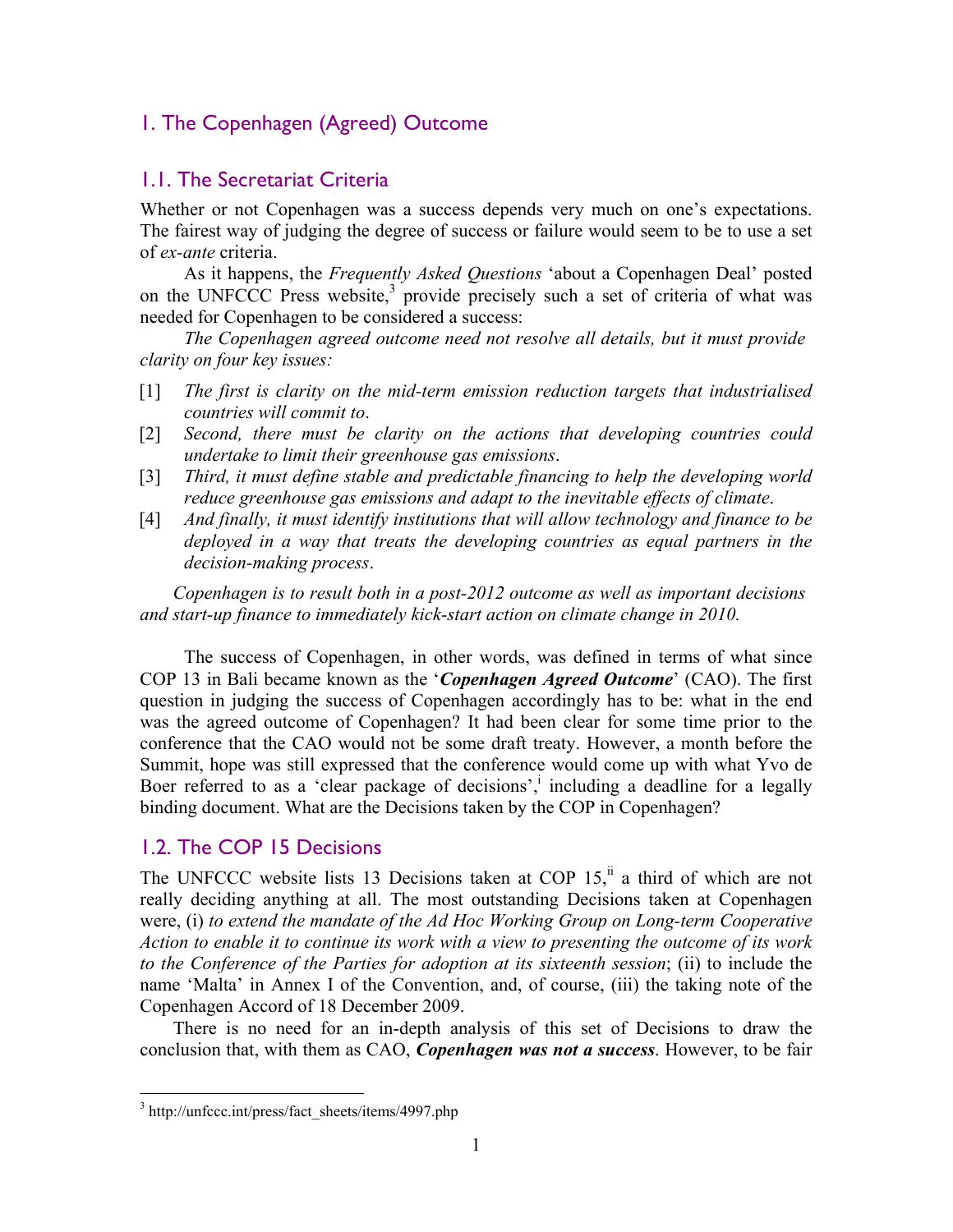one might also wish to consider whether certain other outcomes, had they been agreed, would have turned Copenhagen fate.

# 1.3. The Copenhagen Accord

The *Copenhagen Accord* − henceforth, 'the Accord' − was drafted by a group of *Friends of the Chair* consisting of around two dozen heads of state and government and other heads of delegations convened by the Prime Minister of the host country during the highlevel segment concluding Copenhagen. The Accord was tabled for adoption by the COP in the early hours of the last day of the conference. Ultimately, the COP did not adopt the Accord – for reasons considered below – but merely noted its existence. Would Copenhagen have been a success if the Accord had been adopted (as CAO)?

The Accord consists of 12 paragraphs concerning mitigation, finance, technology transfer and adaptation, with a clear focus on mitigation and finance, as mirrored in the Secretariat criteria (Section 1.1).

# Adaptation and Technology Transfer

Adaptation is first mentioned in paragraph 1 acknowledging *the need to establish a comprehensive adaptation programme including international support*. However, the main locus for adaptation in the Accord is paragraph 3 with two key points: (i) a call for *enhanced action and international cooperation on adaptation* with an emphasis on LDCs, SIDS and Africa, and (ii) the agreement that *developed countries shall provide adequate, predictable and sustainable financial resources, technology and capacitybuilding to support the implementation of adaptation action in developing countries*. Neither of these seems to be controversial. The same cannot be said of the fact that in both locations, 'adaptation' appears to be equivocated with 'impacts of response measures': paragraph 3, in particular, speaks of '*adaptation to* the adverse effects of climate change and the potential *impacts of response measures*', something which anyone familiar with the history of the negotiations will immediately recognize as extremely contentious and divisive.

The main locus for technology transfer is paragraph 11, establishing a *Technology Mechanism* to accelerate development and transfer of technologies. All that is said about this mechanism is that it is to be *country-driven*, and *based on national circumstances and priorities.*

# **Mitigation**

In its two opening paragraphs, the Accord recognizes *the scientific view that the increase in global temperature should be below 2 degrees Celsius,* and makes a commitment to enhance long-term cooperative action through *deep cuts in global emissions* to meet this objective *on the basis of equity and in the context of sustainable development.*<sup>4</sup> By including the reference to an equitable basis in carrying out the necessary mitigation actions, the Accord leaves open the possibility that the global burden to reach this goal will be shared equitably, possibly even taking into account the principle of common but differentiated responsibilities.

<u>.</u>

<sup>4</sup> Emphasis added.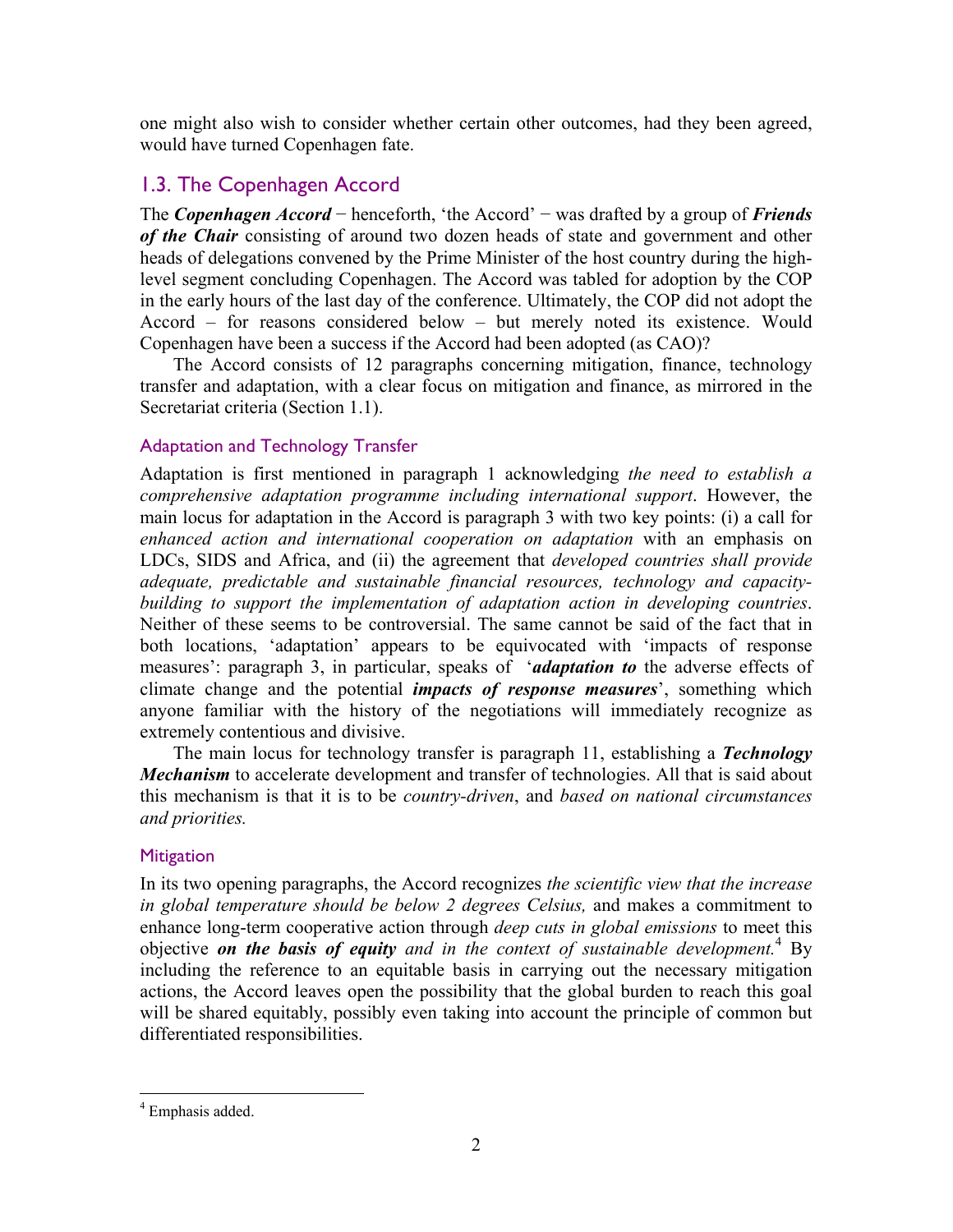In its closing paragraph, the Accord also calls for an assessment, to be concluded by 2015, including what – in allusion to the Convention – could be referred to as an assessment of the *adequacy of commitments*, namely the *consideration of strengthening the long-term goal referencing various matters presented by the science, including in relation to temperature rises of 1.5 degrees Celsius*. 5

The Accord also invites Annex I Parties to submit their self-selected *economy-wide targets* in terms of a *base year* and an *economy-wide emission cap*<sup>6</sup> to the UNFCCC Secretariat by 31 January 2010 *for compilation in an INF document* − that is, a document for information only. This is of considerable importance because it could signify the political will to finally deliver on what has been one of the major pieces missing in the negotiations under the Ad-hoc Working Group on Further Commitments of Annex I Parties under the Kyoto Protocol (AWG-KP), the continued work of which being, after all, endorsed by the Accord. Indeed, the failure of Annex I Parties to submit emission reduction targets by the deadline agreed in Bali (COP 13) was the chief reason for the members of the Africa Group to temporarily boycott the AWG-KP during the final negotiating session prior to Copenhagen.

In Bali, the final tumultuous 24 hours of negotiations were dominated by a serious controversy on the relationship between Nationally Appropriate Mitigation Actions (NAMAs) in developing countries and their support with finance, technology and capacity building by developed countries. Unfortunately, the relevant passage of the Accord (paragraph 5) seems to fail to take into account the ultimate Bali outcome.

While giving a relatively detailed account of who is to measure, report, and verify what, the Accord fails to mention the idea that the mitigation ambitions of developing countries are conditional on the available levels of support. On the contrary, the text of paragraph 5 can be read as implying that while all developing countries will (have to) carry out NAMAs, only LDCs and SIDS will be eligible for support.<sup>iii</sup> Indeed, a recent legal opinion on that point by the Legal Response Initiative concluded that the language in question is *deliberately vague*, allowing for two interpretations: first, is that only LDC and SIDS mitigation actions are eligible for support. *However, we believe that a more likely interpretation is that non-Annex 1 countries (which are not LDCs or SIDS) may be eligible for support on a case-by-case basis as determined by the (yet-to-be-established) Copenhagen Green Climate Fund.*<sup>7</sup>

#### **Finance**

The issue of finance is treated in a number of places in the Accord. The key language, however, is in three consecutive paragraphs, creating a *Copenhagen Green Climate Fund*, a *High-level Panel* on potential sources of revenue, and *'collective' commitments* to provide fast-start funding of \$10 billion annually for 2010-12, and a 2020 target of \$100 billion annually.

As in the case of the mitigation targets, the lack of any concrete proposals on levels of finance has been a major impediment in the recent climate change negotiations, in this

1

<sup>&</sup>lt;sup>5</sup> Emphasis added.

<sup>&</sup>lt;sup>6</sup> Note that although the term 'cap' is not mentioned, the format given in Appendix I refers to 'emission reductions' (relative to the chosen base year), which is not the same as reductions in some mixed parameter, such as 'emission intensity' (= emissions per unit of GDP).

 $^7$  Advice has been provided by the Legal Response Initiative in response to Query 91. 9 January 2010.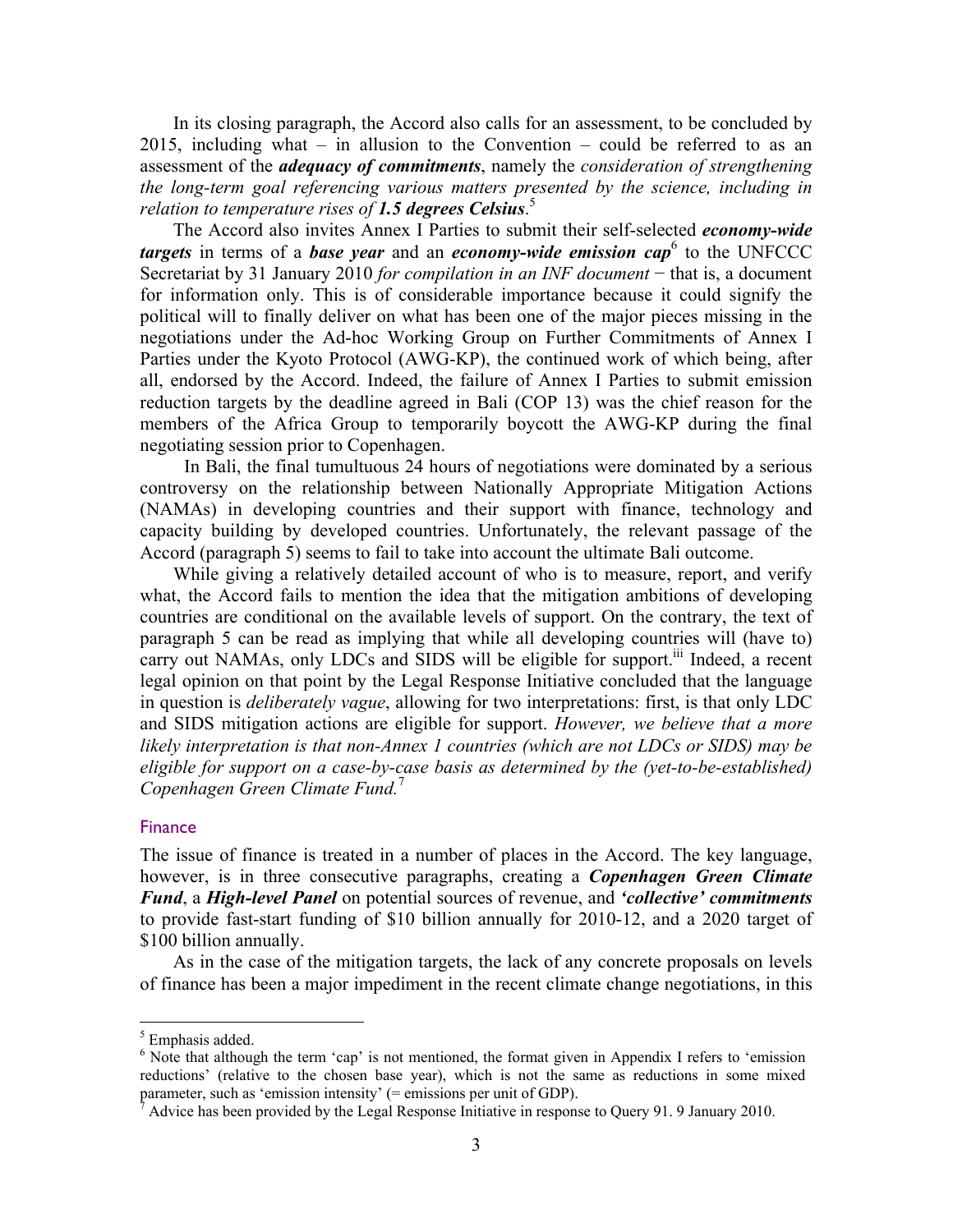case under the AWG-LCA. Regardless of whether the figures are deemed adequate, the fact that they have been tabled should help to unblock the negotiations, provided that they are followed up with an acceptable concrete scheme of how these funds are to be raised.

This could be facilitated by the envisaged High-level Panel, but unfortunately it could equally be undermined by it, if the procedural lessons from Copenhagen (see below) are not learned. There is a grave danger that the Panel could be (mis-) used as an alternative negotiating forum, undermining the AWG-LCA finance negotiations instead of providing useful input for them.

Another potential problem with the finance text of the Accord with respect to financial burden-sharing is the fact that, according to the US delegation, $\delta$  the Copenhagen Green Climate Fund (CGCF) was *inspired by ideas that had been put forward this year by Mexico*. It is well-known that the key element of the Mexican proposal for a Green Fund is a very controversial burden-sharing scheme involving contributions from all Parties (except LDCs).

The proposal of a CGCF raises further important questions. Is it meant to manage the fast-start money? Given the experience of the time it has taken to set up the World Bank Clean Investment Funds (CIFs) and the Kyoto Protocol Adaptation Fund, this would be very curious indeed. If, however, it is meant to manage the mentioned *significant portion* of the medium term funding,<sup>iv</sup> the question that poses itself is: how does it relate to the *Climate Fund/Facility* that is to be established according to the draft AWG-LCA finance  $decision?$ <sup>v</sup>

# **Evaluation**

<u>.</u>

How would the Accord have fared as Copenhagen Agreed Outcome according to the Secretariat criteria? Given that Parties would have adopted the decision to submit by 31 January 2010 either quantified economy-wide emissions targets for 2020 (developed country Parties), or nationally appropriate mitigation actions (developing country Parties) – it seems the Accord would have fulfilled the first two of the Secretariat criteria.

On the remaining conditions concerning finance, however, the Accord would not have fully delivered what the Secretariat criteria deemed necessary for a successful Copenhagen Agreed Outcome.

#### **Box 1 Danish Finance Text**

22. Recalling article 4 of the Convention, Parties decide that a Climate Fund be established as an operating entity of the Financial Mechanism of the Convention, which should function under the guidance of and be accountable to the COP as set forth in article 11 of the Convention. The Fund should be operated by a board with balanced representation, which will develop the operational guidelines for the Fund and decide on specific allocation to programmes and projects. The COP will formally elect members of the Fund Board and endorse the operational guidelines and modalities for the Fund. The Fund should complement and maximise global efforts to fight climate change through up-scaled support for climate efforts in the developing countries, including mitigation, adaptation, technology and capacity building. Support from the Fund may be channelled through multilateral institutions or directly to national entities based on agreed criteria. Parties commit to allocate an initial amount of [\$x] to the Fund as part of their international public climate support. Medium term funding should be based on a share of no less than  $[y\%]$  of the overall international public support. Parties decide to operationalise the work of the Fund following the modalities set forth in annex/decision [Y]. S D i h P e cop i i impiserius

 $8$  19 December 2009, COP resumed 9<sup>th</sup> Meeting, 06:25.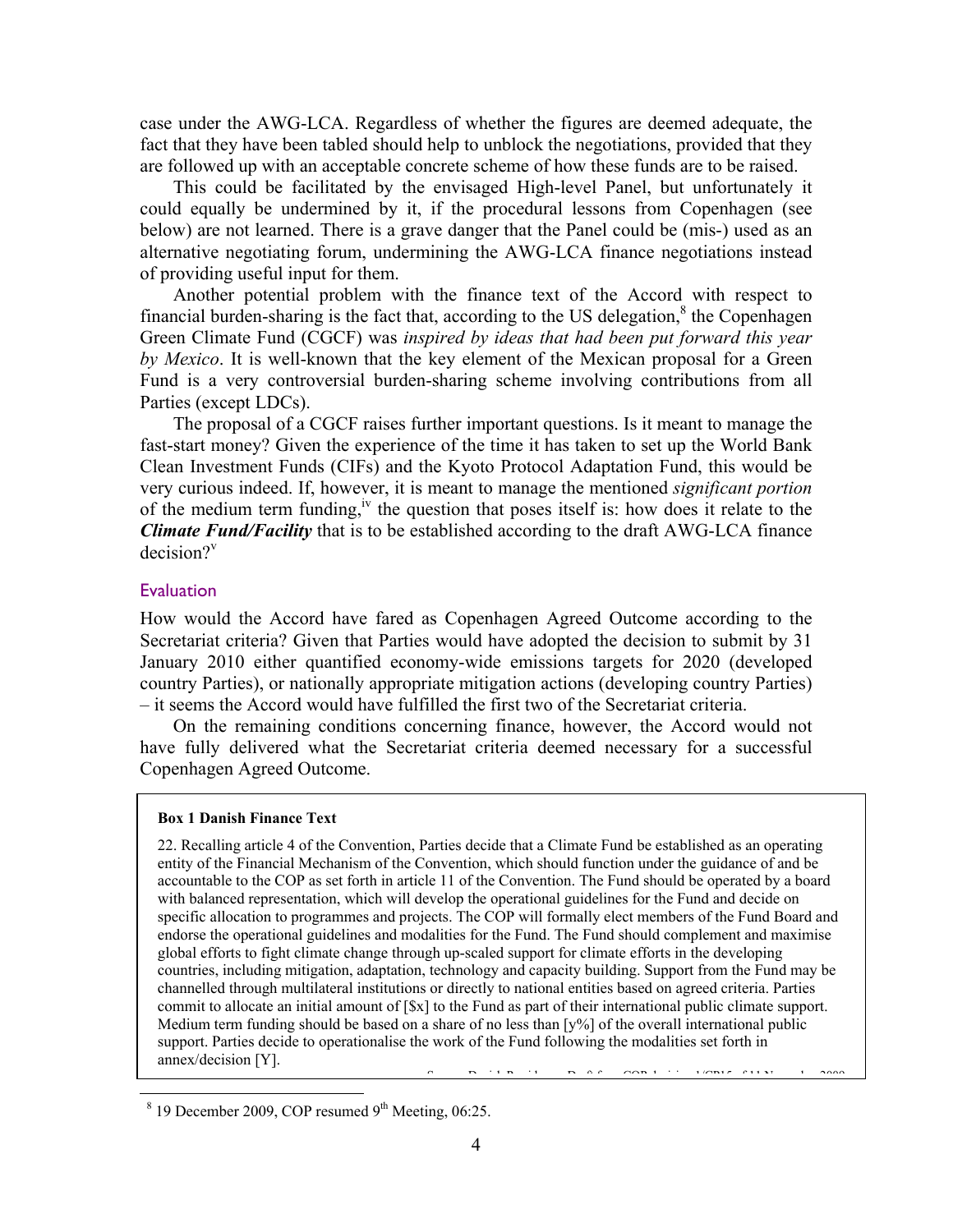While it does specify overall levels of quick-start and medium-term financing, it fails to identify how much is going to be contributed by which source, nor does it provide a sufficiently clear definition of how the funds are to be managed. As a matter of fact, the Accord would have fared considerably better in this respect had it incorporated the relevant language of the text originally prepared by the Danish Presidency (see Box 1).

To be fair, the Accord was pulled together at the last minute in a fire-fighting exercise to save the conference, or as one delegate<sup>9</sup> referred to it in the final plenary: a last-minute overnight cramming exercise, attempting to make up for the lack of determination in the preceding months, to pass the next morning's exam. In keeping with this simile, the Accord, marked against the Secretariat criteria, would have passed, but only just.

However, the fact that the Accord can be regarded as a passable – although not agreed –Copenhagen Outcome, does not necessarily imply that it would have made a good COP Decision. Given its ambiguities – deliberate or not – and rather poor drafting<sup>10</sup> it stands to reason that it is probably a blessing for the continuing UNFCCC negotiations that the Accord was not actually adopted as a Decision. It should always have been conceived as a political declaration, with the aim to unblock and accelerate the negotiations under the two Ad hoc Working Groups.

# 1.4. The AWG-LCA Outcome

In fairness to what did or did not happen in Copenhagen − since we are considering 'nondecisions' − we should also look at the outcome of the Ad Hoc Working Groups (AWGs), in particular the AWG on *Long-term Cooperative Action under the Convention* (AWG-LCA, or LCA, for short). The LCA had decided to present the outcome of their work since Bali to COP 15 in the form of 10 draft decisions *for consideration and*  adoption.<sup>vi</sup>

Unfortunately, the text of these draft decisions still contained 'bracketed' language, i.e. passages on which there was no consensus in the LCA when its allocated time had run out at the end of the first week of Copenhagen. Since the COP was unable to resolve these issues, these drafts have been consigned to the UNFCCC Limbo of 'L-documents', where they are collectively known as 'FCCC/AWGLCA/2009/L.7'.

In light of the considerable volume of this outcome, let us focus on the key theme of finance. The LCA outcome on finance is divided into a section on *Enhanced action on* 

<sup>&</sup>lt;sup>9</sup> Venezuela, 19 December 2009, COP resumed 9<sup>th</sup> Meeting, 07:17.

<sup>10</sup> To give an example, the Accord as mentioned commits developed countries in paragraph 8 *to a goal of mobilizing jointly USD 100 billion dollars a year by 2020 to address the needs of developing countries*. The same paragraph continues to state that *new multilateral funding … will be delivered through effective and efficient fund arrangements, with a governance structure providing for equal representation of developed and developing countries*. What is surprising, to say the least, is the context: the latter quotation actually refers to funding *for adaptation*, while the commitment to mobilize \$100 billion per annum is explicitly relativized to the context of *mitigation* actions.

The problem is the difficulty to interpret this in any other way than that the committed mid-term funding would be for mitigation alone. But it is equally difficult to believe that this was the intention of the Friends of the Chair who drafted the paragraph. Accordingly, it should serve as warning against the drafting of Decisions under sleep deprivation, whatever the level of seniority.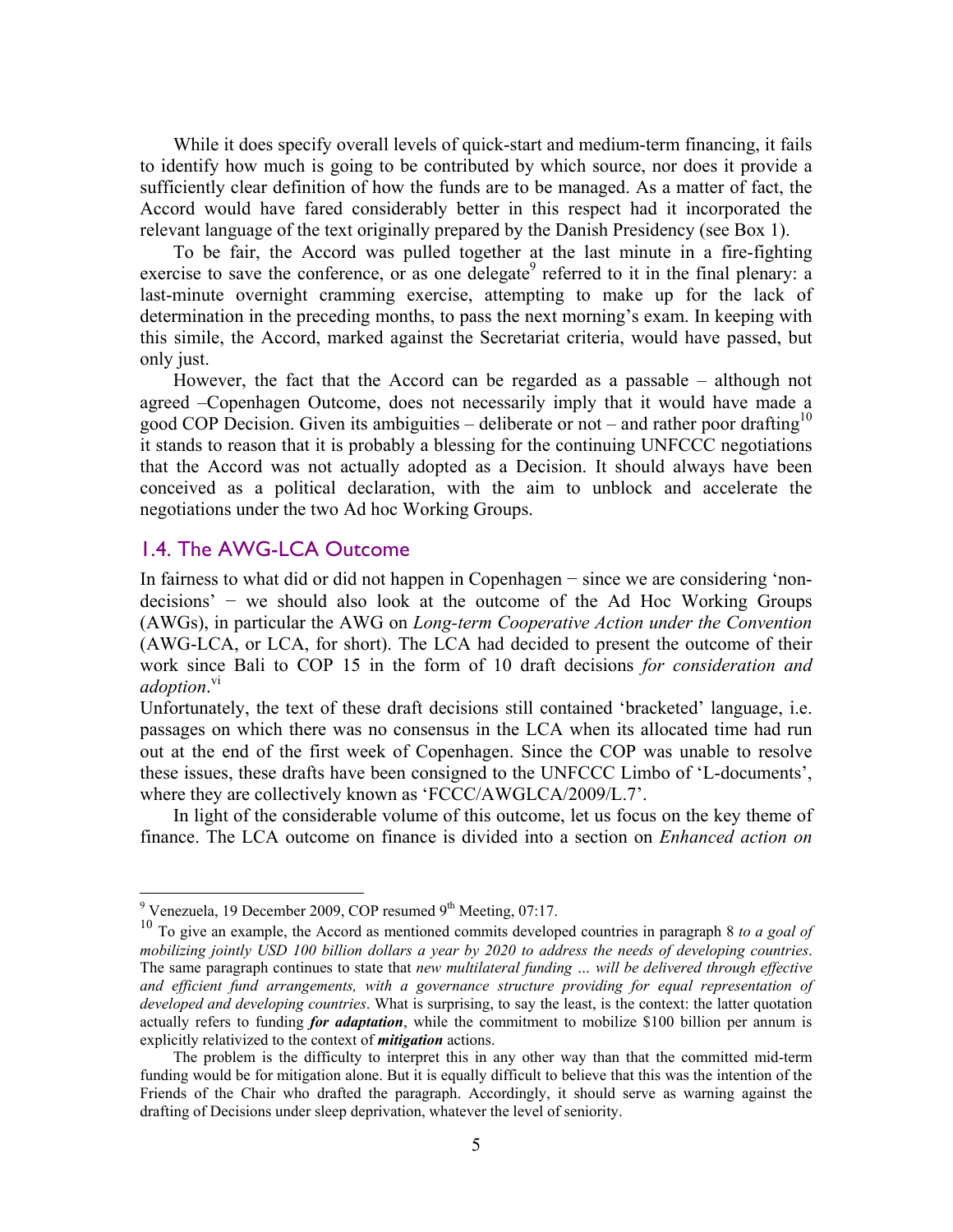*the provision of financial resources and investment* in the main Draft Decision<sup>11</sup> and a homonymous Addendum.<sup>12</sup> To avoid misunderstandings, it must be emphasized that these text is *still under negotiation*, which is why the following 'unbracketed' description of what they contain may not be shared by all Parties.

The Addendum elaborates on the two proposed decisions – the establishment of a *Finance Board of the Financial Mechanism* (FB) and of a *Climate Fund/Facility* (CF/F) – and is divided into four sections: The first introduces the FB, the second is about the CF/F, the third deals with *Existing Funds/Entities*, and the fourth looks at the *Provision of Financial Resources*.

## The Finance Board of the Financial Mechanism

In order to operationalize further the financial mechanism of the Convention, it is proposed to establish a Finance Board (FB) of the financial mechanism with an *equitable and transparent system of governance* under the *guidance of* and *accountable to* the COP. The FB is meant to have three key purposes, many of which are truly innovative.

- First, the FB is to *ensure that operating entities are actually accountable to the COP*, something that has so far been a significant problem.
- Second, it is to *assess the needs for*, and *sources and flows of*, international finance to support climate change activities, and to *recommend a balanced allocation of funding across thematic areas* of the operating entities of the financial mechanism.
- Last, but not least, it is to *recommend provisions for unifying modalities to assess the support* provided to developing country Parties.<sup>13</sup>

#### The Climate Fund/Facility and Existing Entities

According to the draft LCA finance decision, the Parties are to establish a Climate Fund or Facility (CF/F) to be governed by a *Board* with *equitable and balanced representation and* serviced by a Trustee and a Secretariat. It is to support projects, programmes, policies and other activities related to *mitigation*, *adaptation*, *capacitybuilding* and *technology development and transfer*, and to provide *simplified, improved and effective* (*direct*) *access* to financial resources in a timely manner. Specialized *funding windows* may be established by the CF/F Board with the approval of the COP. Regarding the existing operating entity – the Global Environment Facility – the draft text envisages a review or reform of the arrangements to ensure that it *responds more effectively to the needs of developing countrie*s.

1

FCCC/AWGLCA/2009/L.7/Rev.1

 $12$  FCCC/AWGLCA/2009/L.7/Add.2/Rev.1. 16 December 2009.

 $13$  The LCA text in paragraph 4.(d) actually distinguishes between support for mitigation, which is meant to be measured, reported, and verified, and support for adaptation, which is to be monitored, reported, and reviewed. This does seem somewhat curious, because there is not really meant to be a difference in kind between adaptation support and mitigation support. Both themes are meant to be supported by finance, technology transfer. There is, of course, a considerable difference between the themes themselves, and it would not make sense to require measurable and verifiable adaptation activities. But the paragraph is not about the activities but about the support, where the distinction makes no sense.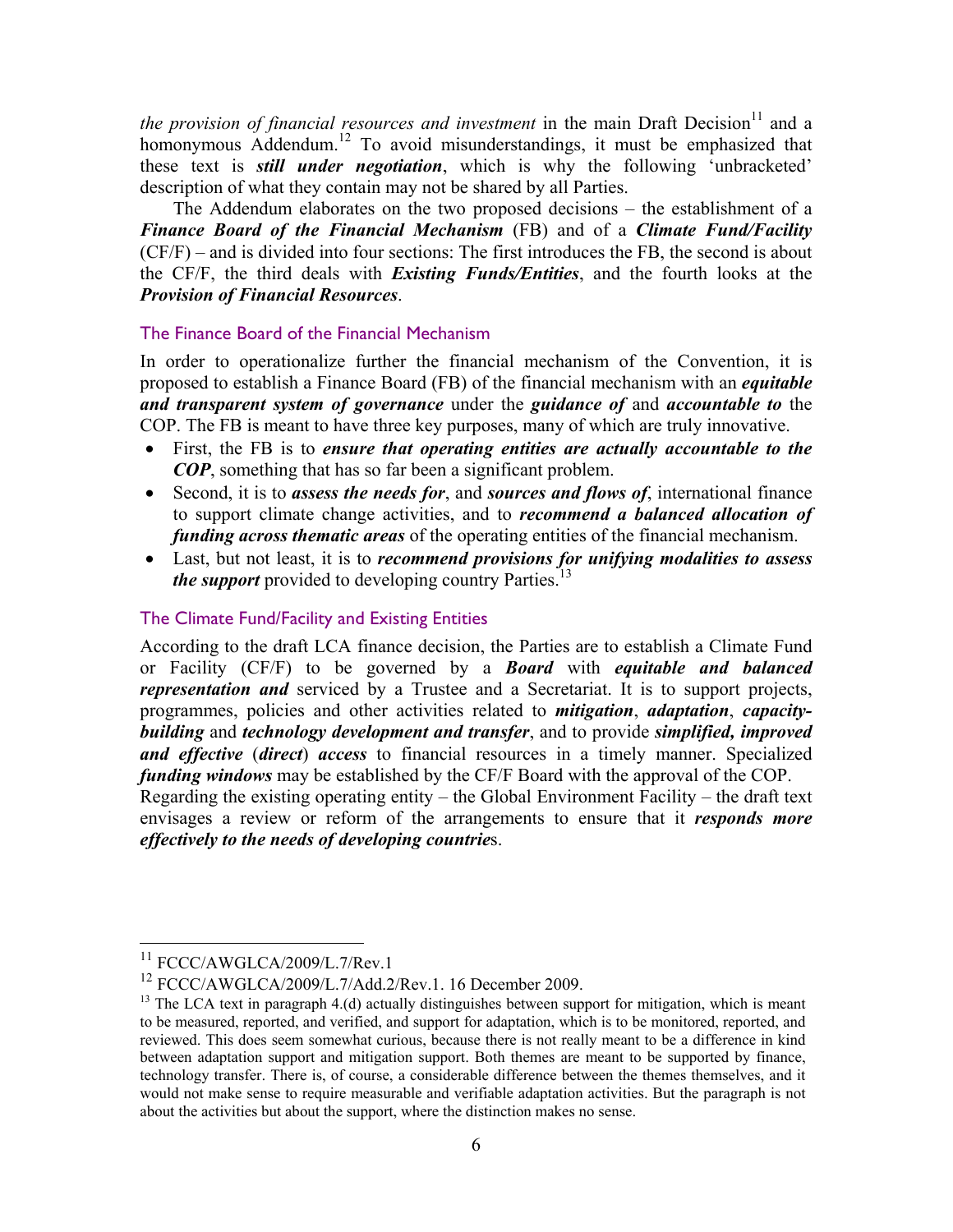# Provision of Financial Resources

Finally, with respect to the provision of financial resources, the LCA text has Parties agree to provide *scaled up*, *predictable*, *new and additional* and *adequate funding* to developing country Parties for enhanced implementation of the Convention. It stipulates that the main source of funding *through the financial mechanism* shall be new and additional financial resources, *provided by developed country Parties*, with *private sector* financing and other *innovative sources* of funding supplementing the provision of public financial resources.

# Unresolved Issues

Some of the issues that the LCA Finance Working Group was unable to deal with adequately by the end of the first week are referred to in the said section of the main Draft Decision, in particular the thorny question of *who is to contribute* to this financing effort – only developed country Parties, of all Parties (except LDCs) − and *how much* will be contributed?

## **Evaluation**

How would this text have fared when judged against the Secretariat criteria? Given the focus on finance, it would clearly be inappropriate to apply the criteria concerning mitigation. The question thus is: does the LCA finance text (i) define stable and predictable financing to help the developing countries, (ii) define start-up finance to immediately kick-start action on climate change in 2010, and (iii) identify institutions that will allow finance to be deployed in a way that treats the developing countries as equal partners in the decision-making process?

The answers obviously depend in part on what one means by 'define'. If it refers merely to a general agreement that there should be stable and predictable finance, then the LCA text would clearly pass, at least with respect to the post-2012 regime. If however a 'definition' is meant to include concrete figures, then the text would have been a failure on bo th accounts. On the identification of institutions, the text could be more detailed, but it would no doubt have to be given at least a 'pass' mark.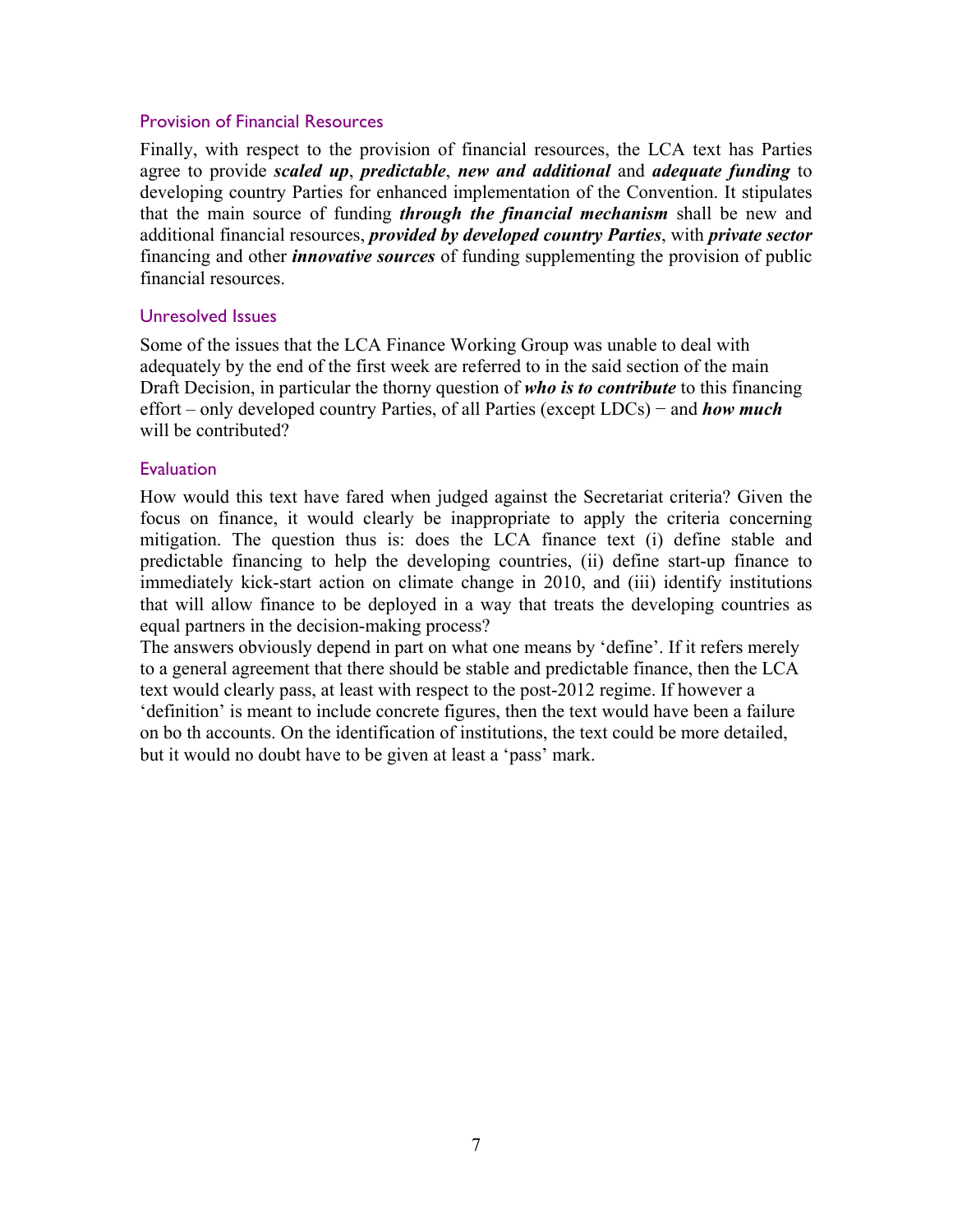# 2. What Happened? What Did Not?

The seeds of the diverse problems that beset the Copenhagen Conference were *sown long before it opened*. The following is an attempt to get some clarity on some of the things that did and did not happen, to gain some insight into lessons to avoid repeating these mistakes.

# 2.1. The Danish Text and Friends of the Chair

## The Danish Text

#### The Origins.

1

Having realized that the very slow progress of the UNFCCC negotiations was endangering the 'Copenhagen Agreed Outcome' envisaged in the Bali Action Plan, Lars Løkke Rasmussen, Prime Minister of the COP 15 host country Denmark, instructed his office to put together a text to be tabled as a draft from the COP 15 President, in case the UN process failed to produce its draft text in time. What was to become known as the 'Danish Text' saw a number of incarnations, beginning with a legal text, which – when it became clear that a legal treaty was out of the question – was replaced with a draft text for a political agreement ('The Copenhagen Agreement').

In the months leading up to Copenhagen, Rasmussen had a number of briefings on the text with leaders across the globe, such as in November during the ASEAN meeting in Brunei. In principle it is not uncommon for COP Presidents to table compromise texts when there is deadlock in the negotiations, but such Presidential drafts are not always without problems and need to be handled with extreme care, as the last days of Bali bear witness.<sup>14</sup> Given the general level of distrust between countries – which has, after all, been one of the main reasons for the slowness of progress – it is very difficult to convince Parties that the exercise is carried out in good faith. Distrust, unfortunately, is the default. And that was not helped by the secrecy surrounding the Danish briefings: rumours of the text being handed out in hard copies at the beginning of the briefing, only to be recollected at the end of it, for example, did not necessarily inspire confidence in the transparency and inclusiveness of the exercise. And, as it happened, this came home to roost in Copenhagen.

# At Copenhagen – Tuesday 8 December: The Guardian Leak

On Tuesday of the first week of the Conference, the UK Guardian published a full draft of the Danish Text dated 27 November 2009. Strictly speaking, what was published was a draft for a COP decision ('1/CP.15') entitled *Adoption of the Copenhagen Agreement under the United Nations Framework Convention on Climate Change*. An identical copy was meant to become the first of the CMP Decisions. In other words, by the middle of the first week, everyone would have been aware of the existence of a Danish Text. But most people were also keenly aware that this was a living document, without knowing how the text was evolving.

<sup>&</sup>lt;sup>14</sup> Benito Müller, "Bali 2007: On the road again! Impressions from the Thirteenth UN Climate Change Conference*,*" *Oxford Energy and Environment Comment*, February 2008, available at http://www.oxfordclimatepolicy.org/publications/mueller.html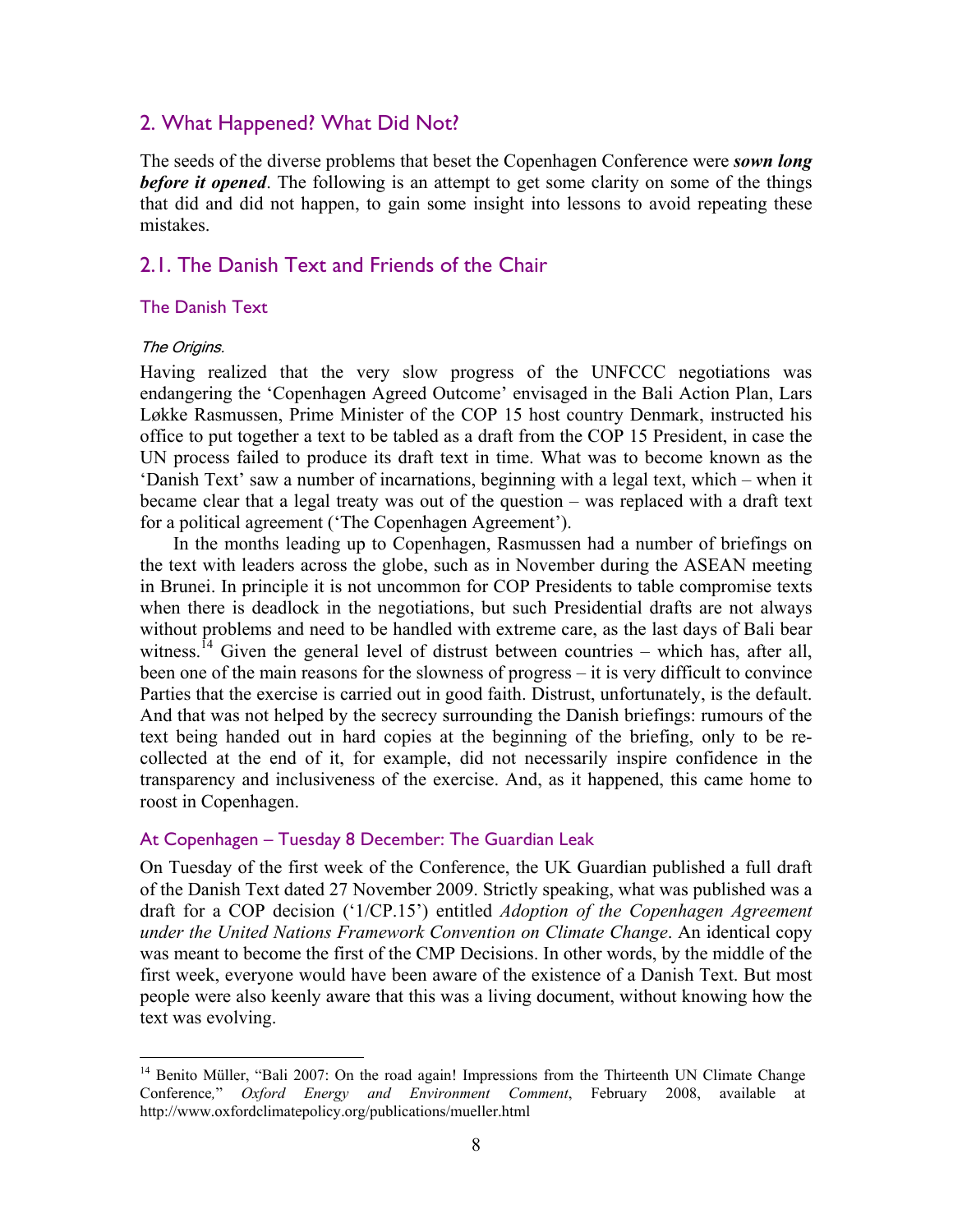# At Copenhagen – Wednesday 16 December: Opening of the High-level Segment

Just after suspending the 5th session of the CMP, which heard the Report of the Chair of the AWG-KP, and handing over the COP Presidency to her Prime Minister, Minister Connie Hedegaard announced that *the Presidency intends to table its proposal for the outcome of the Conference. It consists of two texts that are based substantially on the two texts forwarded by the AWGs. The proposal will be available shortly*. 15

Ten minutes later, the Danish Prime Minister in his new capacity as COP/CMP President opened the Joint COP/CMP High-level Session, only to be faced with a barrage of points of order that took up more than half an hour of the time. Unlike the case of the final plenary (see below), the majority of these points did not come from small countries but from the large developing countries that collectively have become known as the BASIC Group: Brazil, China, India and South Africa.

*Brazil* started<sup>16</sup> by pointing out that while the scheduled reporting by the Chair of the AWG-LCA<sup>17</sup> had not happened, *yet references were made to new texts that would be presented under the authority of the Presidency*. He noted with concern that new text having been prepared covering LCA and KP issues *creates the clear indication that the negotiated* [AWG-LCA and AWG-KP] *texts are not the reference for our work*. Twenty minutes later,<sup>18</sup> he reiterated this concern and requested *an assurance that the basis of the negotiations on the issues of the AWG-LCA is the negotiated text. It is not true that the negotiators do not have a text! The negotiators negotiated until early this morning, and there is a text*.

*India* also made two points of order,<sup>19</sup> recalling that *time and again we have been assured by the COP President that this is a process driven by inclusivity, transparency,*  [that] *it has to be Party-driven, it cannot be top-down* and emphasizing that *the discussions which we earlier had with the COP President about the sanctity of our text* are *a matter of good faith*.

*South Africa*, represented at Ministerial level, recalled that *the President of COP 15 made an undertaking a few days ago and even promised … in writing … that the outcome of this process would be state driven, and we would therefore be worried if a text will emerge outside this process*. 20

Yet by far the most poignant points were raised by *China*<sup>21</sup> For one, he emphasized the understanding that any outcome in Copenhagen should be the result of the work of the two Ad hoc Working Groups. He mentioned a number of times that the idea of a *parachuted text*, of putting *forward some text from the sky*, displayed *a lack of respect*. In his final point he emphasized the reason for coming to Copenhagen was to ensure, in accordance with the Bali Road Map, *the fully effective implementation of the Convention as well as the Kyoto Protocol. This is our task, this is our mission. We should stick to our* 

 $\overline{a}$ 

<sup>&</sup>lt;sup>15</sup> 16 December, 11:51.

 $16$  12:01.

<sup>&</sup>lt;sup>17</sup> The submission of the Report of the Ad Hoc Working Group on Long-term Cooperative Action under the Convention was scheduled as Agenda Item 4, for the third meeting of the COP plenary at 10am on 16 December 2009.

<sup>18 12:21</sup>pm.

<sup>&</sup>lt;sup>19</sup> 12:12pm and 12:22pm.

 $20$  12:22pm.

<sup>21 12:12</sup>pm, 12:14pm, 12:26pm.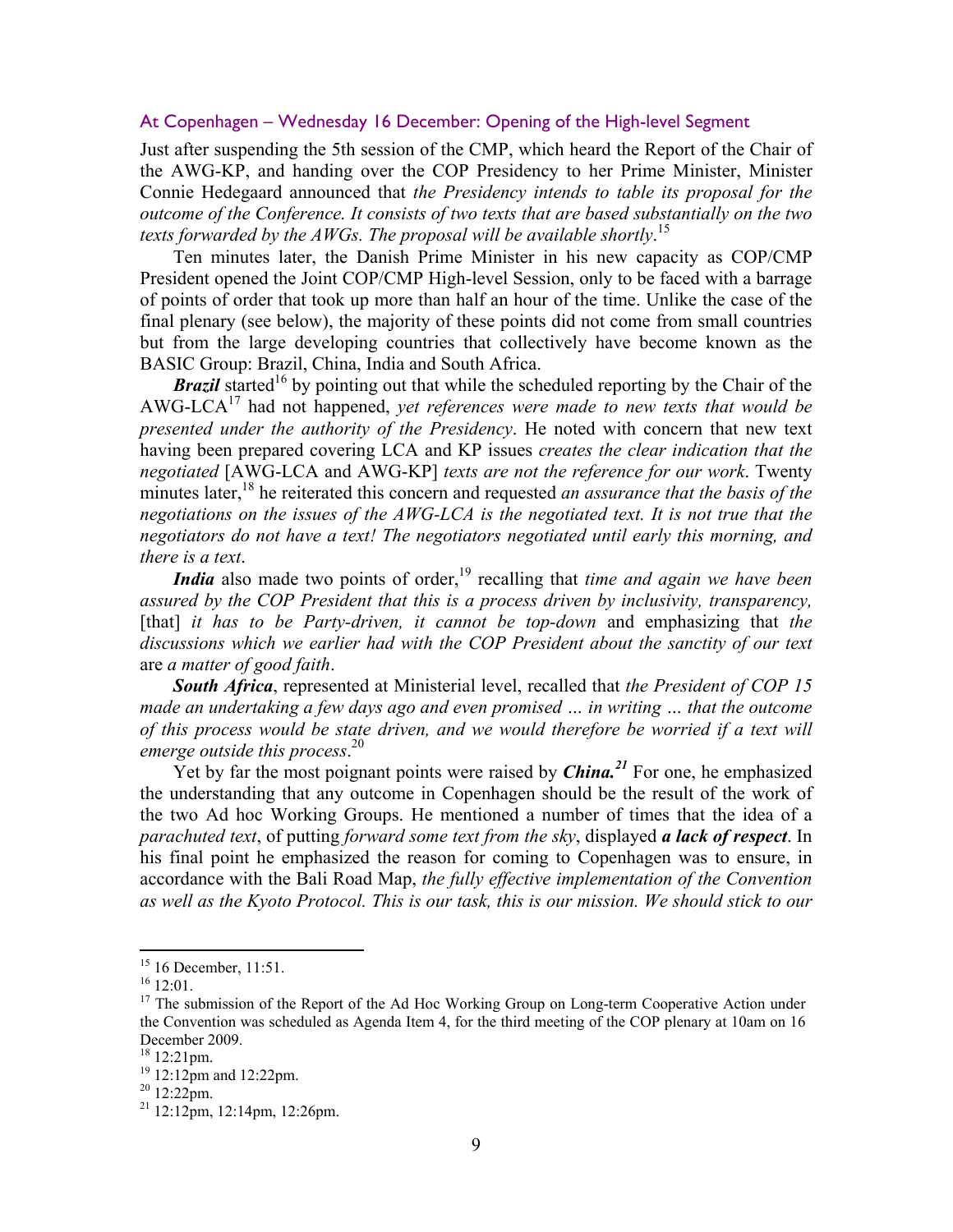*mandate and not work on some hidden agenda and try to impose something external upon the distinguished Parties all of us are representing here.*

There were a number of other points of order, all from developing countries,  $2^2$  and all bar one<sup>23</sup> echoing the points raised by the BASIC countries. At 12:35, the High-level Segment finally began, after the COP President had given assurance that the missing COP plenary session would be held at 13:00.

## At Copenhagen – Wednesday 16 December: Report of the Chair of the AWG-LCA

At 21:30 (*sic!*) the missing COP plenary was finally resumed. Michael Zammit Cutajar was given the chance to present his Report on the outcome of the AWG-LCA negotiations. When he finished, the chair read out a statement from the COP President, informing delegates that *he is currently undertaking consultations on how to proceed with the work of the Conference and will inform you with the results of his consultations in the morning*.

This led immediately to a string of interventions by Parties seeking clarification about these consultations: who was the President consulting, and how was he consulting. In hindsight, it is interesting that all the Parties who objected to the adoption of the Accord in the final plenary were seeking clarification on the nature of these consultations. The session was finally suspended just after 22:30.

### At Copenhagen – Thursday 17 December: Death of the Danish Text

The session was briefly resumed on the following day for the COP President to declare that *the documentary basis for the work will be the text reported by the AWG-LCA Chair and presented to the plenary last night. No other text will be used*. Following the practice of UN negotiations, two high-level (Ministerial) contact groups were established, chaired by Connie Hedegaard, with *a very clear mandate: to complete work on any unresolved issues. Deadline would be very short as results must be reached in the hours ahead*.

Unfortunately, but not really surprisingly given the very limited time frame, these drafting groups did not make sufficient progress towards a text that could be used as the Copenhagen Agreed Outcome, despite the involvement of the political stakeholders. Realizing the clear and present danger of not being able to give the attending heads of government and state a piece of paper to take home as the outcome of their summit, which was simply unthinkable, the COP President decided to switch to 'Plan C': convening some high-level 'Friends of the Chair'.

#### The Friends of the Chair

<u>.</u>

The first meeting of the twenty-odd heads of government and state that became to be known as the 'Friends of the Chair' was scheduled to follow immediately after the State Dinner hosted by the Queen of Denmark on Thursday 17 December. However, the story of the Friends actually began at that dinner, as recounted on the Chinese Foreign Office website:

 $^{22}$  Maldives, Sudan on behalf of G77+China, Ecuador, Bolivia,

<sup>23</sup> Maldives [1210]: *Whatever text that has also come out was after consultations with Ministers. I believe that we would want to see the process move forward and a fruitful result from these discussions. I would like to propose that the chair proceed with the text that the chair intends to table*.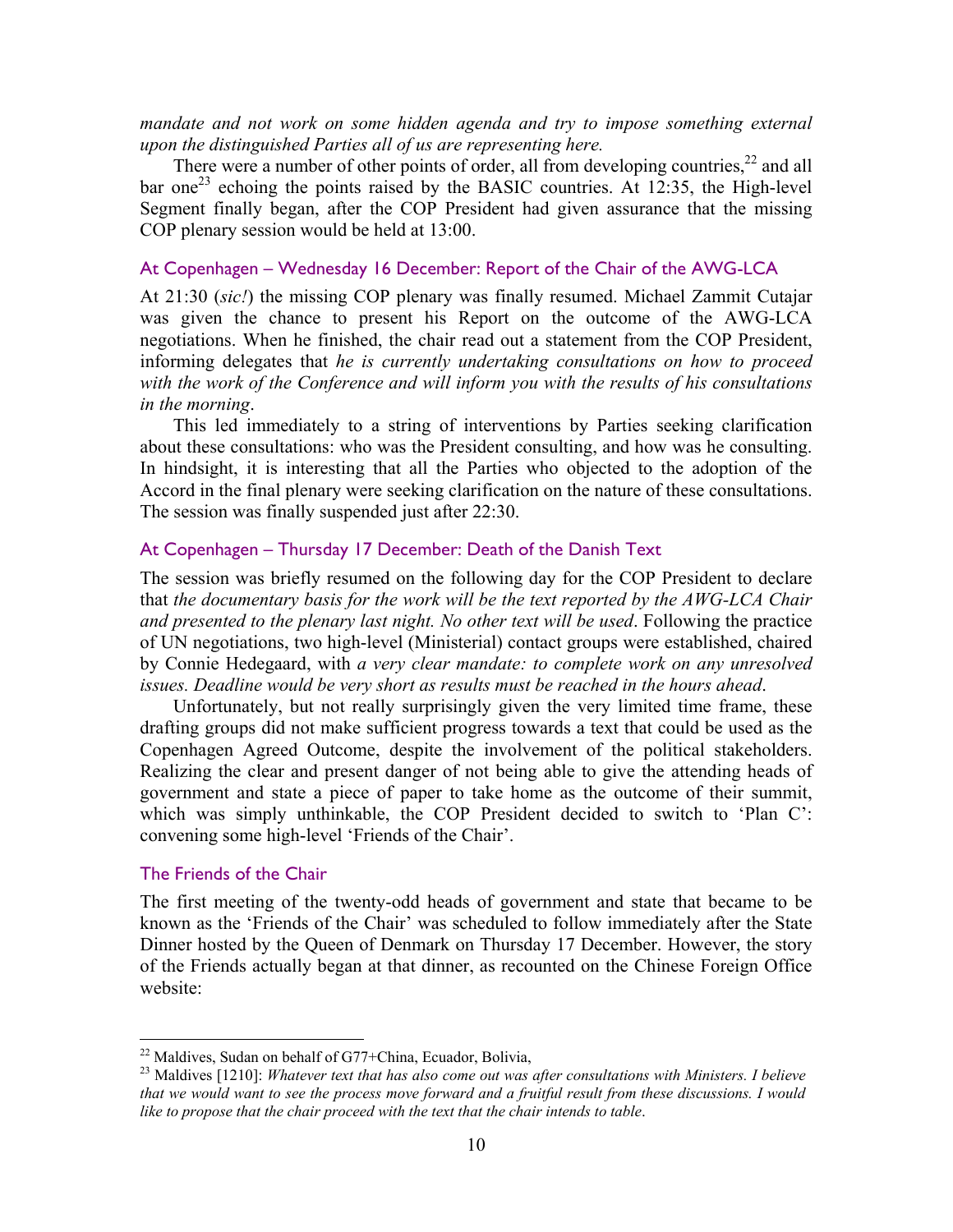*At 20:00 on 17th, Premier Wen attended the dinner hosted by Queen Margrethe II of Denmark. It marked the beginning of the high-level segment of the Copenhagen conference.* 

*Something unexpected however happened during the dinner. A foreign leader mentioned to Premier Wen inadvertently that a certain country would call a small-group*  leaders' meeting following the dinner to discuss a new text. This caught Premier Wen's *attention, because the list of invited countries held by this leader had the name China on it, yet the Chinese side had never received any notification about this meeting. Premier Wen then sought confirmation with some other leaders, who told him that indeed such a meeting was scheduled after the dinner. It was really absurd that the country who called for the meeting never informed China.* 

*Premier Wen concluded that this was no small matter. Since the start of the conference, there had been cases where individual or small group of countries put forward new texts in disregard of the principle of openness and transparency, arousing strong complaints from other participants. He immediately left for the hotel, where he convened a meeting to discuss how to respond.* 

*Upon Premier Wen's instruction, Vice Foreign Minister He rushed to the venue of the small-group meeting and raised serious concerns with the host for arranging such a meeting with hidden motives. He stressed that the principle of openness and transparency must be respected. No one should try to form small circles or force decisions upon others, or they would risk leading the conference to failure.24* 

What seems to have happened was that the COP President's "Plan C" was only put into effect during the dinner: invitations to the Friends' meeting were only handed out at the dinner, and Premier Wen may – far from being snubbed – may simply have been a victim of alphabetical distribution.

It is difficult, if not impossible, to assess the process of the Friends – collectively or bilaterally – in drafting the 'Copenhagen Accord', apart from snapshots that have already become part of the Copenhagen mythology, such as the meeting between the leaders of the BASIC countries with US President Obama, which is now widely regarded as having 'clinched the deal'.25 Indeed, the fact that this meeting came about purely by coincidence illustrates the chaotic nature of the last official day in Copenhagen.<sup>26</sup>

 $\overline{a}$ 

<sup>&</sup>lt;sup>24</sup> Zhao Cheng, Tian Fan and Wei Dongze, 'VerdantMountains Cannot Stop Water Flowing; Eastward the River Keeps on Going', *Xinhua News Agency*, Beijing, 24 December 2009.<br><sup>25</sup> *I have remarked to some people that there is something about being a community organizer which gives* 

*you the confidence to walk into a room and sit down at a table and engage in a conversation. Except that his* [President Obama's] *table consisted of four players. His table was President Lula from Brazil, and President Singh from India, and President Zuma from South Africa, and Wen Jiabao who is the Premier of China. That is the table he walked into. And he created an outcome with that community, having first gone through consultations with Gordon Brown from the UK and with Sarkozy from France and a set of our allies, Hatoyama from Japan, and created an outcome that did not exist until he came there!* [Jonathan Pershing, Center for Strategic and International Studies, 13 January 2010, transcribed by author from webcast: at <u>http://csis.org/event/post-copenhagen-outlook</u>]<br><sup>26</sup> *At 18:50, when leaders of the BASIC countries were doing the final review of their common position,* 

*they heard a clamor of voices outside. The door was opened and there stood President Obama. Although the scheduled time for the second China-US meeting had passed, Obama's presence at that moment and that place still came as a surprise to the people inside. President Obama must, too, have felt a bit awkward. With one foot inside the door, he smiled and asked Premier Wen whether he was early and*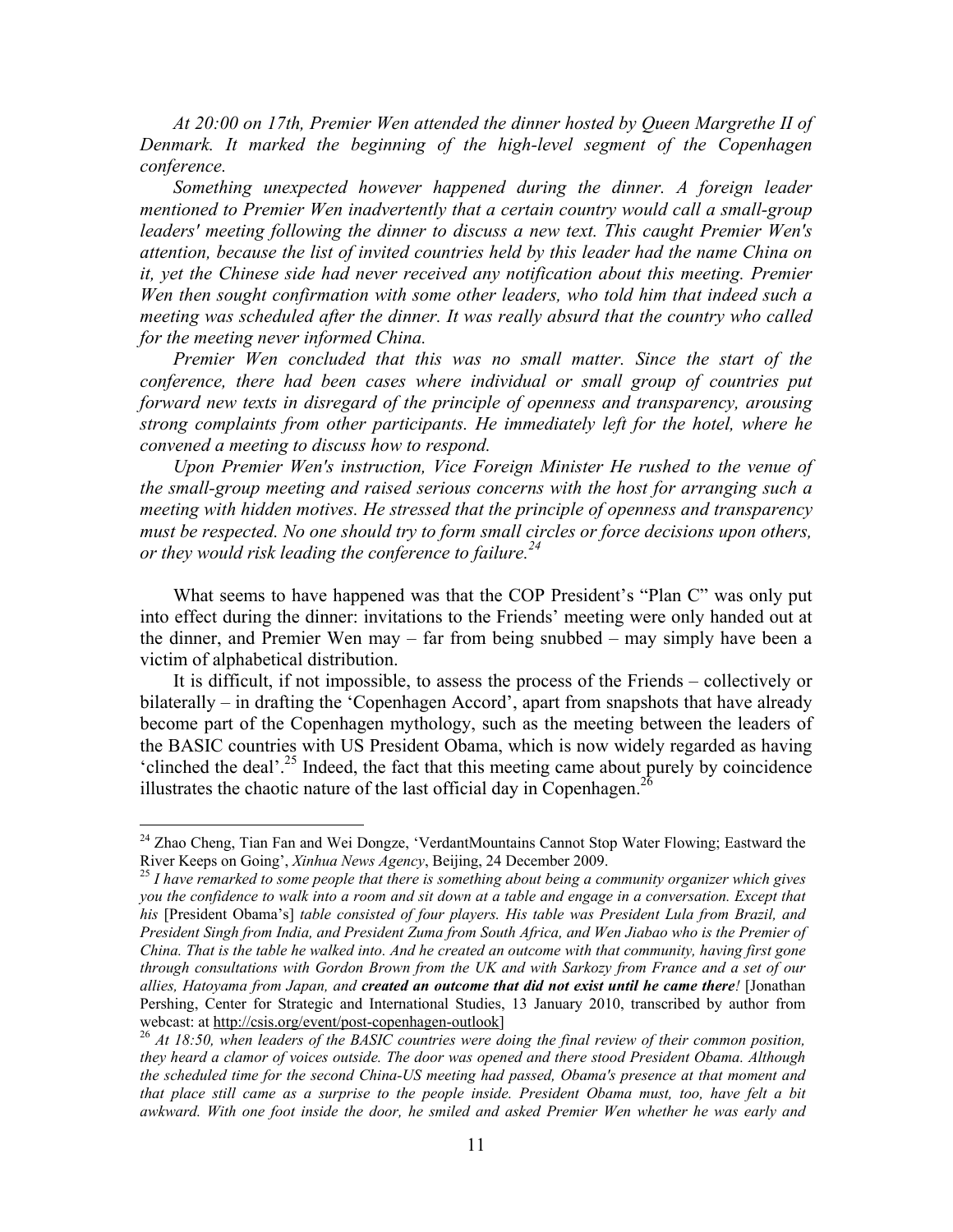The Friends of the Chair ultimately did manage to agree on the text of what became known as the 'Copenhagen Accord'. However, it is unlikely that they would have realized the prophetic nature of Premier Wen's *caveat* regarding the formation of small circles, and the attempt to force decisions upon others (see above).

# 2.2. The Final Plenary

1

The final session of the COP Plenary in a sense began before it was actually opened: on Friday 8 December (22:30), US President Obama held a press conference at the COP venue shortly before he departed to return to Washington. In that press conference, he announced that there had been a *meaningful and unprecedented breakthrough here in Copenhagen. For the first time in history all major economies have come together to*  accept their responsibility to take action to confront the threat of climate change.<sup>27</sup> He described some of the key elements<sup>28</sup> of the Copenhagen Accord. What proved to be rather unfortunate was that at the time, the vast majority of countries that were not 'Friends of the Chair' had not actually received the text of the Accord. They had to wait for another four hours to have a chance to read the 'breakthrough' text.

At 03:00 the next day, the Danish Prime Minister, as President of the Conference, resumed the 9th session of the COP plenary and told the Conference that he had *held consultations with leaders and have mobilized support for an accord which has been*  developed in a representative group of leaders from all regional groups around the *world.* After a few additional remarks, and having invited delegates to consult in their regional groups he suspended the 9th COP session after only 3 minutes, to resume the 12th meeting of the CMP. Having asked Parties to consider the Accord proposal in their groups for adoption also as a CMP decision, he requested them to reconvene with their conclusions an hour later, *to take action on the Copenhagen Accord* and suspended the CMP session after just 50 seconds, despite the fact that a point of order was raised. After protest by a number of the Parties, the session was resumed to turn into what one of the delegations referred to as *the worst plenary ever*.

While this is not the place to give a blow by blow account of the events, it is important to try to understand what happened in order to avoid drawing the wrong lessons. Is it possible to get some clarity as to why (in speaking order) Tuvalu, Venezuela, Bolivia, Cuba, Costa Rica, and Nicaragua raised their voice in opposition to the adoption of the Accord as a decision?

It is always tempting to theorize based on one's own interpretations (see Section 2.3), but it may be wiser to start by simply listening to what the Parties in question say about their reasons for intervening. These reasons can roughly be divided into *substantive objections* to the content of the Accord, and objections to the manner in which the Accord was *drafted* and *presented for adoption*.

*whether he should wait outside or come in and join the discussion. Premier Wen stood up and welcomed him courteously.*[Zhao Cheng, Tian Fan and Wei Dongze, 'VerdantMountains Cannot Stop Water Flowing; Eastward the River Keeps on Going', *Xinhua News Agency*, Beijing, 24 December 2009] 27 http://www.whitehouse.gov/the-press-office/remarks-president-during-press-availability-copenhagen

<sup>28</sup> *These three components -- transparency, mitigation and finance -- form the basis of the common approach that the United States and our partners embraced here in Copenhagen. Throughout the day we worked with many countries to establish a new consensus around these three points, a consensus that will serve as a foundation for global action to confront the threat of climate change for years to come.* [Obama press conference, 18 December]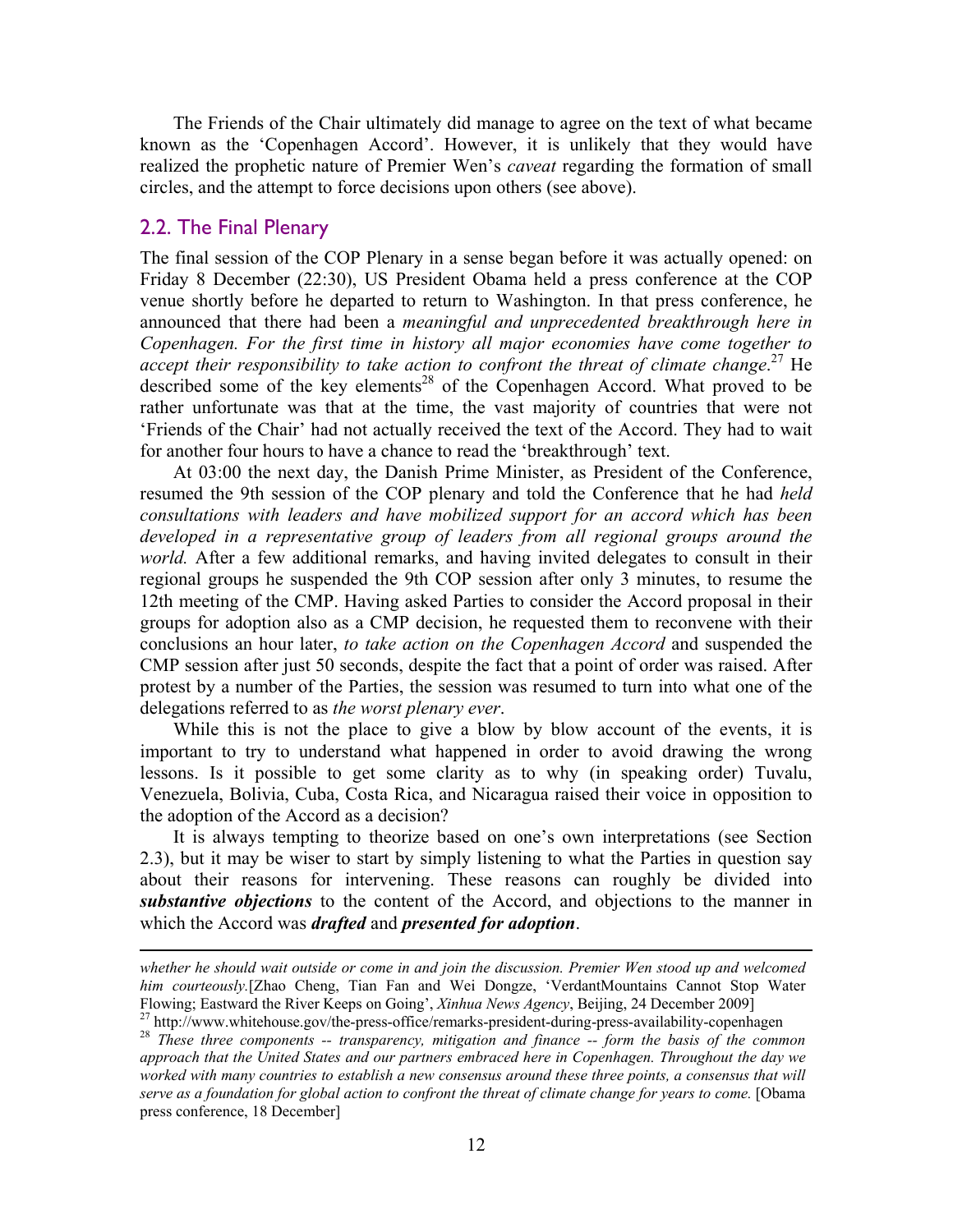#### Substantive Objections

In essence, most of the main substantive objections raised during the initial round of interventions – the session was again suspended after 41 minutes and only reconvened at 05:00 – were already reflected in the very first intervention by Tuvalu:

*We think it is important that we have science-based results that lead us* [to] *reducing emissions so that we reach temperature levels well below 1.5 degrees. Anything above spells the end of Tuvalu. The connection of adaptation and response measures is inconsistent with the Convention and is inconsistent with the Bali Action Plan. Mr President, there is no guarantee that the Kyoto Protocol will continue into the next commitment period in this text. Mr President, there is a reference to a mechanism within the context of REDD+ and we are not sure what this means. There is no reference to an international insurance mechanism which we had sought so keenly. Mr President, there is a review mechanism established by 2015. This is too late for our future.*<sup>29</sup>

#### Procedural Objections

However, the lion's share of the objections were not about content but process, which was seen to be *exclusive* and *disrespectful*. Again, in the words of Tuvalu:

*We work under the umbrella of the UN in this meeting … Within the UN, we as nations are given respect. Large or small. We have processes to consider matters collectively. This is called the 'Conference of Parties'. Earlier this evening I walked pass a television … where a prominent leader was suggesting he 'had a deal'. To make this announcement ahead of a proper consideration by the COP is disrespectful of the UN processes which we work under. Negotiation by media may be the norm in some countries. Other countries have greater respect for democratic processes.* 30

To be fair to 'the prominent leader', he did not use the word 'deal' but 'breakthrough' which he acknowledged would have to be approved by the COP.<sup>31</sup> At the same time, one should not put the initial opposition down to the heat of the moment, even though some of the criticisms were quite heated. The sentiments persisted even after the failure to adopt the Accord, as witnessed in Pakistan's thoughtful intervention seven hours after the first objections were raised:

*Pakistan has joined the consensus on the decision to take note of the* [Accord] *despite our reservations about the process which led to its emergence. Pakistan, in principle, is opposed to exclusive formats. It is not possible to be in complete agreement with documents with which we have had no role. One of the fundamental principles of the UN − and which the UN has stood for − is legitimacy which is derived from the transparency of the process of negotiations and inclusiveness. Absence of transparency also militates against the principles of self-sovereign equality of member states. This is not what the UN stands for. This is not what we should accept in the context of the UN. We have time and again underscored that the central objective of our work, and this objective remains, is to reach an agreed outcome, and not to cut deals. This is an exceedingly crucial distinction. Only yesterday, Pakistan had urged all Parties to spare* 

 $\overline{a}$ 

 $29$  Tuvalu, 03:13.

<sup>30</sup> Tuvalu, 03:13.

<sup>&</sup>lt;sup>31</sup> *I am leaving before the final vote, but we feel confident that we are moving in the direction of a significant accord*. [Obama press conference, 18 December],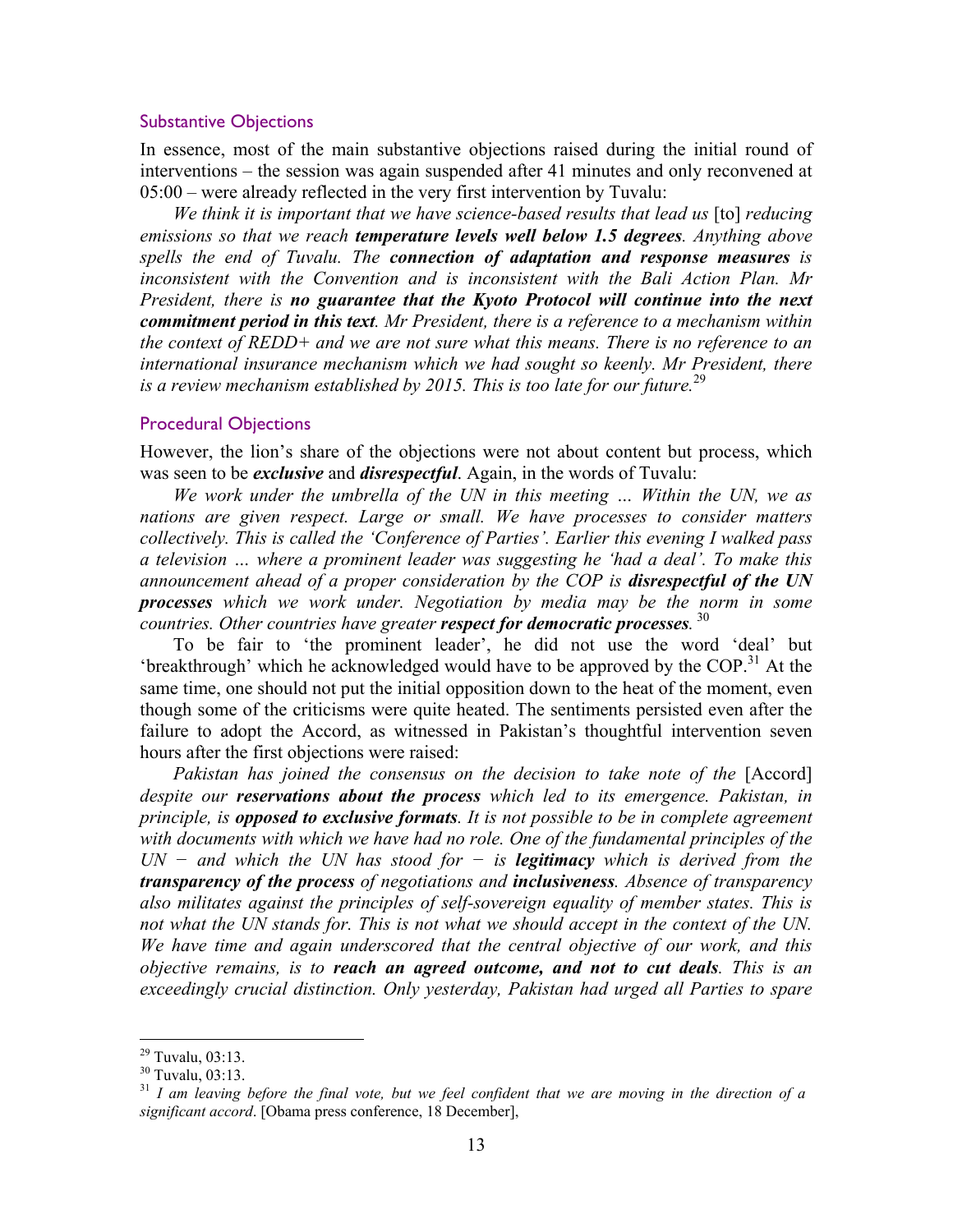*no effort in bridging the galloping trust deficit that exists between and amongst them.*  Such processes do not help but only widen the schisms that exist.<sup>32</sup>

The issue of legitimacy of the Friends of the Chair process was indeed raised a number of times, particularly with respect to a lack of mandates: the mandate of the COP President to convene the Friends of the Chair, the mandate of those participants who were taken to represent others, and indeed their mandate to join the final consensus of the Friends of the Chair. It was in response to these criticisms that Grenada − invited to the FOC in the capacity as AOSIS chair – made the following statement:

*When we entered the room and the talks, we found that we were joined by the following delegations: US, UK, Sweden, Spain, Saudi Arabia, Russia, Norway, Mexico, Maldives, Lesotho, South Africa, Bangladesh, Algeria, Denmark, Germany, France, India, Ethiopia, Colombia, Korea, China, Brazil, and we were also privileged to have the presence of the UN Secretary General. There was absolutely no indication then or now that this was an illegal process.* 33

It would not be helpful to doubt the sincerity and good faith of the participants of the FOC group, but this does not mean that the process was not fundamentally flawed. The fact that many delegates actually did not know who exactly the FOCs were until this intervention by Grenada – three hours after the text was tabled for adoption – speaks for itself. Pakistan, in the above-mentioned intervention, summarized the situation:

*We do recognize the honest efforts that the Parties involved may have made in reaching to this point. It is fair to say, that those efforts were made in good faith. But good faith does not necessarily lead to good results. After all, the road to hell is paved with good intentions. Pakistan recognizes that reaching consensus through open, inclusive and transparent processes is tough and time consuming. But the agreements concluded through such processes are durable as they carry ownership of all Parties and stakeholders. 34*

Finally, one should also avoid dismissing the scope of the problem on the grounds that it was only a handful of 'obstructionist' countries that raised their voices in protest, and consequently broke the consensus in the COP on adopting the Accord as a decision. Towards the very end of that plenary, Grenada felt the need to issue the following extraordinary statement:

*On behalf of AOSIS, the delegation of Grenada sincerely apologizes to any delegation here, any delegate, who would have felt or experienced hurt, betrayal, or any negative impact as a result of the work done, and in particular our participation in the Friends of the Chair group. Let it be clear, this was never the intention of Grenada in its capacity at the national level or as chair of AOSIS. The exact opposite was our intention and we do hope to learn some lessons concerning greater transparency, concerning more skilled diplomacy and negotiations, so that no one in this family of nations would be hurt by*  what we undertake.<sup>3</sup>

It is difficult to imagine that this truly astonishing unconditional apology would have been made if it were not for the fact that the misgivings over the process were much more widely spread and deeply felt – particularly in the group chaired by Grenada – than might

 $\overline{a}$ 

<sup>&</sup>lt;sup>32</sup> Pakistan, 11:55. NOTE TIME STYLE

<sup>33</sup> Grenada, 06:10.

<sup>34</sup> Pakistan, 11:56.

<sup>35</sup> Grenada, 12:28pm.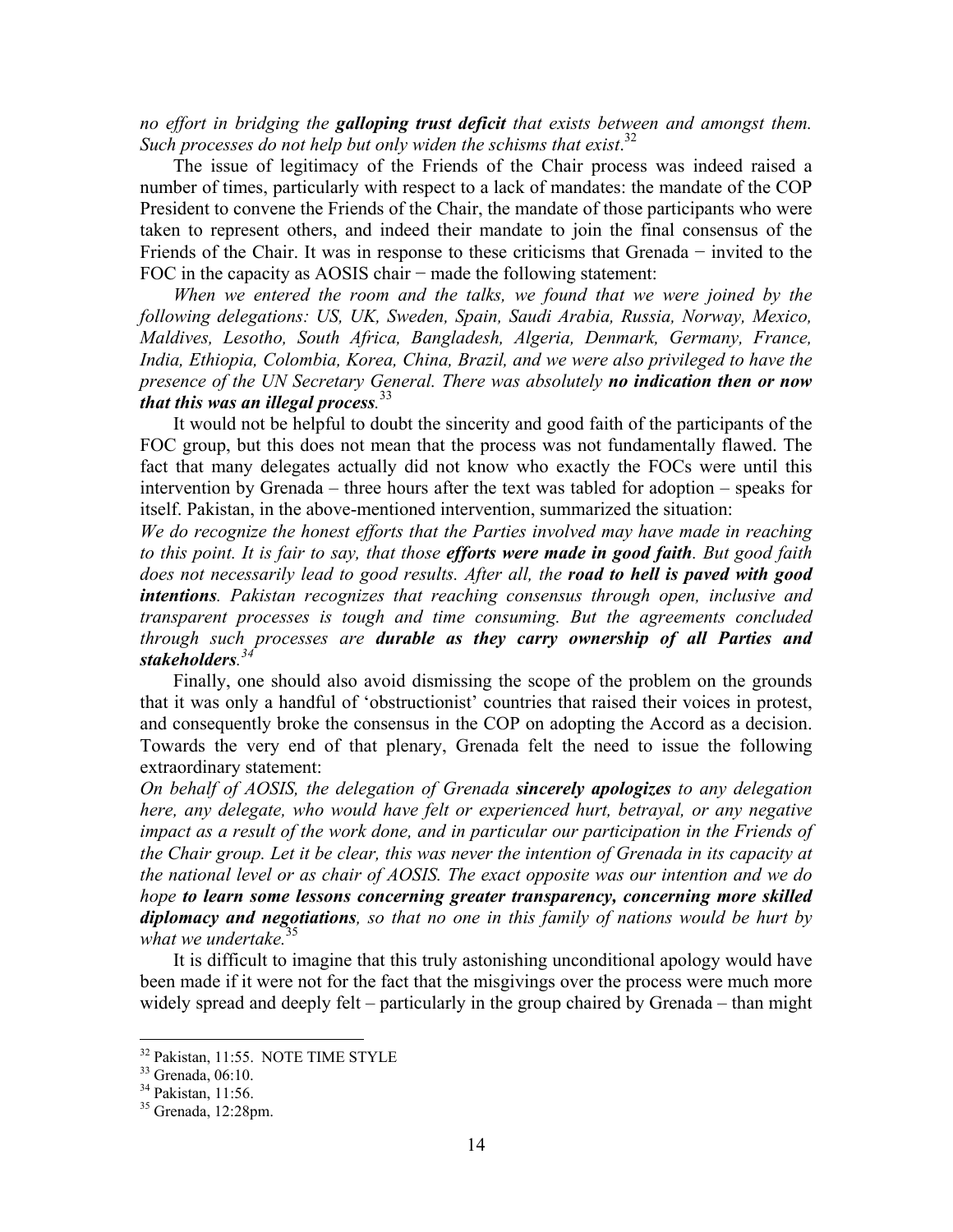be inferred from the relatively small number of Parties who actually raised their flags to object. One thing that is clear, contrary to what some protagonists might wish us to believe: $36$  we cannot actually infer that since it was only a small number who openly objected, everyone else was in favour of the accord, or, for that matter, happy with the way in which was produced.

In any case, there can be no doubt that Grenada was right. Lessons must be learned. The question is only: 'what lessons '?

# 2.3. Post Copenhagen

In a way, post-Copenhagen already began during the final session of the COP plenary. Things were said by proponents and opponents of adopting the Accord which were, politely put, extremely unhelpful. The blame game that ensued saw fingers pointed at individual Parties as well as the UN system as a whole. Moreover, the Copenhagen Accord was portrayed as the foundation for a new and better process outside the 'chaos' of the UN.

#### Blame Game 1: Parties

 $\overline{a}$ 

The day after the Conference ended, for example, it was reported that the UK Secretary for Energy and Climate Change *accuses China, Sudan, Bolivia and other leftwing Latin American countries of trying to hijack the UN climate summit and* '*hold the world to ransom' to prevent a deal being reached*. 37 Three weeks later, a senior American official told an audience in Washington D.C. that the Accord was not adopted because of a group of Latin American countries who use the climate change negotiations *not so much as a*  solution to climate change but in fact as a mechanism to redistribute global wealth.<sup>vii</sup>

The finger pointing, needless to say, was not restricted to the special trans-Atlantic relations. A couple of days after the Washington lecture, the Indian Minister for Environment and Forests was reported to have said that *actually the pressure is on China to do a much better job on what it is doing — making it transparent. Frankly, it (China's) is a very opaque system*. 38

On 11 January 2010, a senior Chinese official, in turn, published an opinion piece in the *China Daily* entitled 'Obstruction of developed nations' in which he rebuked the claim that Beijing has been hijacking the process and instead points out that *developed countries, especially the EU, have not reflected on their activities that delayed and*  hampered progress at the global climate talks.<sup>viii</sup>

This sort of mutual finger pointing may have been inevitable, but is not helpful, particularly if carried out at Ministerial level. At this stage, it would be best if all Parties

*<sup>36</sup> And with 185 countries saying 'yes' and 5 saying 'no' we were unable to pass through the process demanding consensus to get to an outcome*.[Jonathan Pershing, Center for Strategic and International Studies, 13 January 2010, transcribed by author from webcast: at http://csis.org/event/post-copenhagen- $\frac{\text{outlook}}{37}$  John Vidal, 'Ed Miliband: China tried to hijack Copenhagen climate deal – Climate secretary accuses

China, Sudan, Bolivia and other leftwing Latin American countries of trying to hijack Copenhagen', guardian.co.uk, Sunday 20 December 2009 20.30 GMT

<sup>38</sup> *'Kyoto is in intensive care' Q&A: Jairam Ramesh, Minister of State, Environment and Forests*, *Business Standard,* New Delhi, 15 January 2010. http://www.businessstandard.com/india/printpage.php?autono=382737&tp=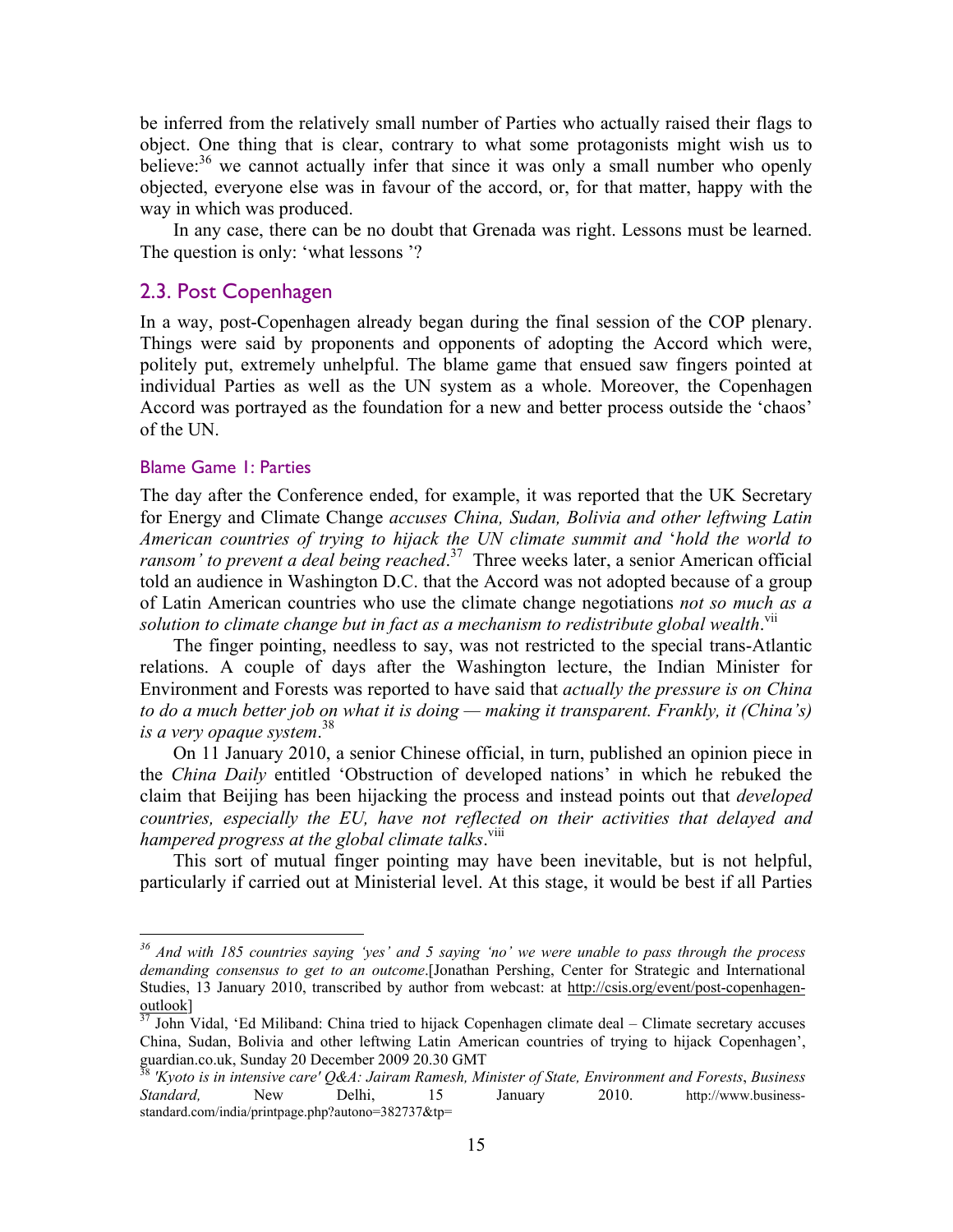involved were to carry out some *self-critical* reflections on what might have gone wrong instead of blaming others.

## Blame Game 2: UN Procedures

As reported by the Financial Times: *One immediate target of criticism was the unwieldy United Nations negotiating process, which several nations blamed for Copenhagen's failure. EU states have asked the European Commission to draw up recommendations to streamline the process, and to limit obstructionist tactics. 39*

In his *Guardian* opinion piece the day after the final Copenhagen plenary, the UK Secretary for Energy and Climate Change castigated the process at Copenhagen as being *dogged by procedural games*, as a matter of *procedural wrangling* that *was, in fact, a cover for points of serious, substantive disagreement*. And for this reason, he also saw the need to have major reform of the UN body overseeing the negotiations and of the way the *negotiations are conducted*. 40

Apart from voices such as these, calling for a reform of UN procedures, the aftermath of Copenhagen also saw attempts to deal with the allegedly 'chaotic' UN procedures by side-stepping or sidelining the UN process.

#### The Multi-process Approach

Some delegations who were clearly disappointed and disturbed by the events of the final plenary<sup>41</sup> referred to the process that gave rise to the Accord then and there as being a different process than the COP.<sup>42</sup>

About a month later, the press reported that *America sees a diminished role for the United Nations in trying to stop global warming after the* '*chaotic*' *Copenhagen climate change summit* and that the future path for negotiations would be *dominated by the world's largest polluters such as China, the US, India, Brazil and South Africa, who signed up to a deal in the final hours of the summit. That would represent a realignment of the way the international community has dealt with climate change over the last two decades*. The role of the UN would be as a forum *for countries such as Cuba or the small islands which risk annihilation by climate change to air their grievances.*<sup>43</sup>

While not as nuanced as the lecture being reported, the article captures an interpretation of what had happened which is consistent with the view of the lecture that after Copenhagen, *we now have multiple processes: we have the Accord and we have the Convention, … and we also still have the Kyoto Protocol*. 44

<sup>39</sup> 39 Joshua Chaffin, 'EU reflects on climate "disaster"', *Financial Times*,

http://www.ft.com/cms/s/0/f2a6f37e-ef42-11de-86c4-00144feab49a.html, emphasis added.<br><sup>40</sup> Ed Miliband 'The road from Copenhagen: The talks were chaotic, at times farcical. But in the accord there were real gains we can bui

<sup>&</sup>lt;sup>41</sup> It is extremely disappointing and it is extremely disturbing not only for the planet, of course, but also for the ongoing health and existence of this body.[US, 19 December 2009, COP resumed 9<sup>th</sup> Meeting, 06:25]<br><sup>42</sup> And finally, there should be no change to this text. This text was negotiated by leaders, and it is not for

*us as a set of officials to change a process that was not undertaken here and undertaken well above the* 

*level of those in this room.*[ US, 19 December 2009, COP resumed 9<sup>th</sup> Meeting, 14:01]<br><sup>43</sup> Suzanne Goldenberg and John Vidal, 'UN should be sidelined in future climate talks, says Obama<br>official', *The Guardian*, 14 Janu

<sup>&</sup>lt;sup>44</sup> Jonathan Pershing, Center for Strategic and International Studies, 13 January 2010, transcribed by author from webcast: at http://csis.org/event/post-copenhagen-outlook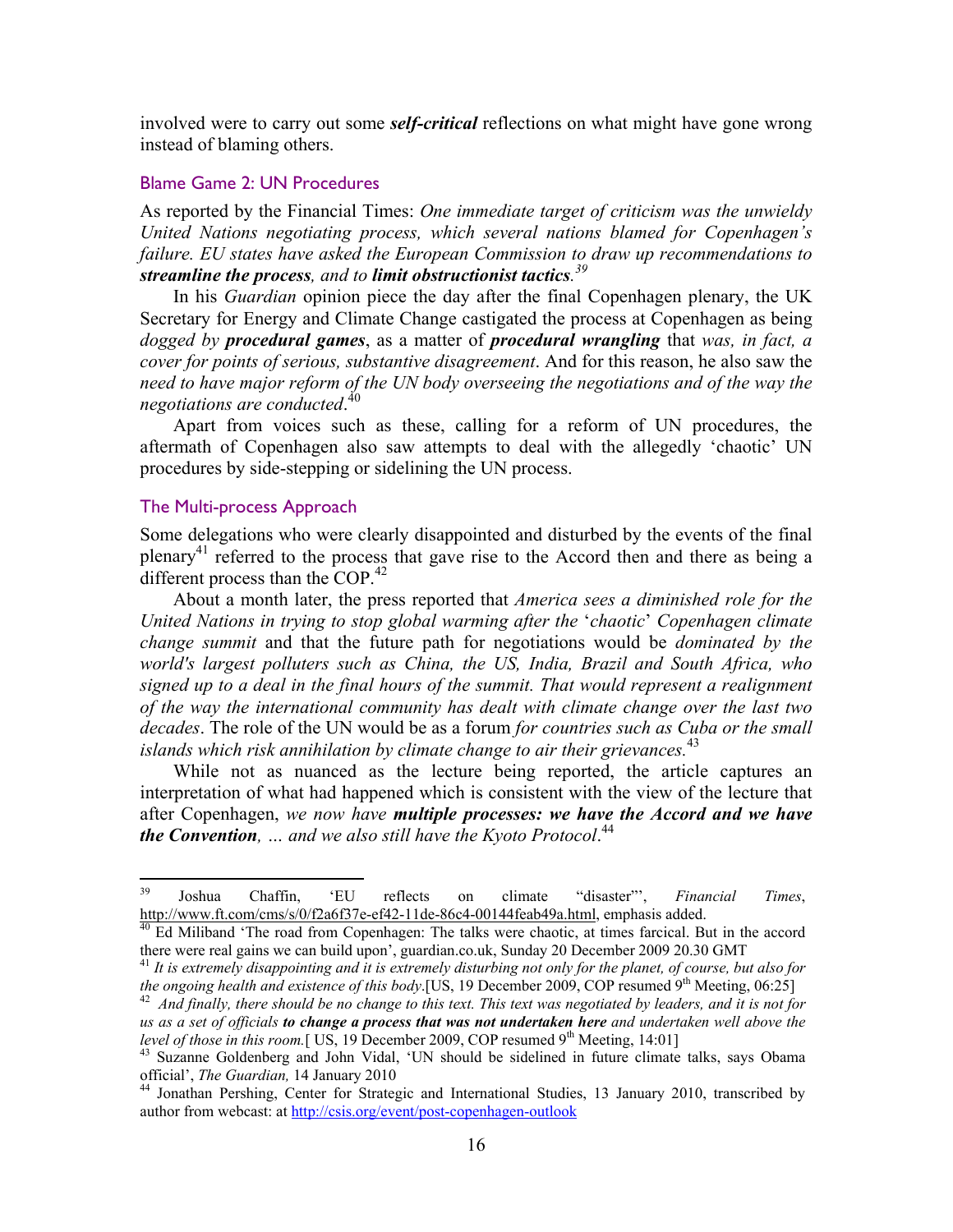Nitin Desai, a member of the Indian Prime Minister's Council on Climate Change, had earlier remarked that *Copenhagen may mark the end of the democratic moment in global diplomacy. Oligarchic formations like the self-appointed G-20 will be the space for securing a consensus among the more powerful countries on environment, trade, technology and finance. Copenhagen also exposed the limitations of universalism and bilateral agreements and small group pacts may become more important than multilateral treaties*. 45

Yet it was in Mr Desai's home town, New Delhi, that the spectre of such a multiprocess regime may have been averted only a few weeks after he diagnosed the end of democratic global democracy.

## The BASIC Joint Statement & Accord Notifications

The second Ministerial meeting of the four BASIC Group countries – Brazil, China, India and South Africa − took place in New Delhi on 24 January 2010. The Joint Statement issued at the end of the meeting re-emphasized the Group's commitment to *working together with all other countries to ensure an agreed outcome at COP-16 in Mexico later this year*.

In the Statement, the *Ministers underscored the centrality of the UNFCCC process* and the decision of the Parties *to carry forward the negotiations on the two tracks* of AWG-LCA under the Convention and the AWG-KP under the Kyoto Protocol. They also *reiterated that all negotiations must be conducted in an inclusive and transparent manner*.

The Statement underlines *the importance of the Accord as representing a high level political understanding among the participants on some of the contentious issues of the*  climate change negotiations. They expressed the hope that this would **facilitate the two***track process of negotiation under the Bali Roadmap to lead to a successful conclusion of ongoing negotiations in Mexico*.

Finally, the Statement expressed the Ministers' intention to *communicate information on their voluntary mitigation actions to the UNFCCC by January 31, 2010*.

By that date, 20 developing country Parties<sup>46</sup> (including the BASIC group), and  $37$ developed country Parties $47$  (including the EC) had notified the UNFCCC Secretariat of their Quantified economy-wide emissions targets and NAMAs as requested in paragraphs 4 and 5, respectively, of the Accord.<sup>48</sup>

 $\overline{a}$ 

<sup>&</sup>lt;sup>45</sup> Nitin Desai, 'When Two's Company', *Times of India*, 4 January 2010<br><sup>46</sup> Brazil, China, Costa Rica, Ethiopia, Georgia, India, Indonesia, Israel, Jordan, Macedonia, Madagascar, Maldives, Marshall Islands, Moldova, Morocco, Republic of Congo, Republic of Korea, Sierra Leone, Singapore, South Africa.

<sup>47</sup> Australia, Canada, Croatia, EU and its Member States (Belgium, Bulgaria, Czech Republic, Denmark, Germany, Estonia, Ireland, Greece, Spain, France, Italy, Cyprus, Latvia, Lithuania, Luxembourg, Hungary, Malta, Netherlands, Austria, Poland, Portugal, Romania, Slovenia, Slovakia, Finland, Sweden, United Kingdom), Japan, Kazakhstan, New Zealand, Norway, Russian Federation, United States of America

<sup>48</sup> See http://unfccc.int/home/items/5265.php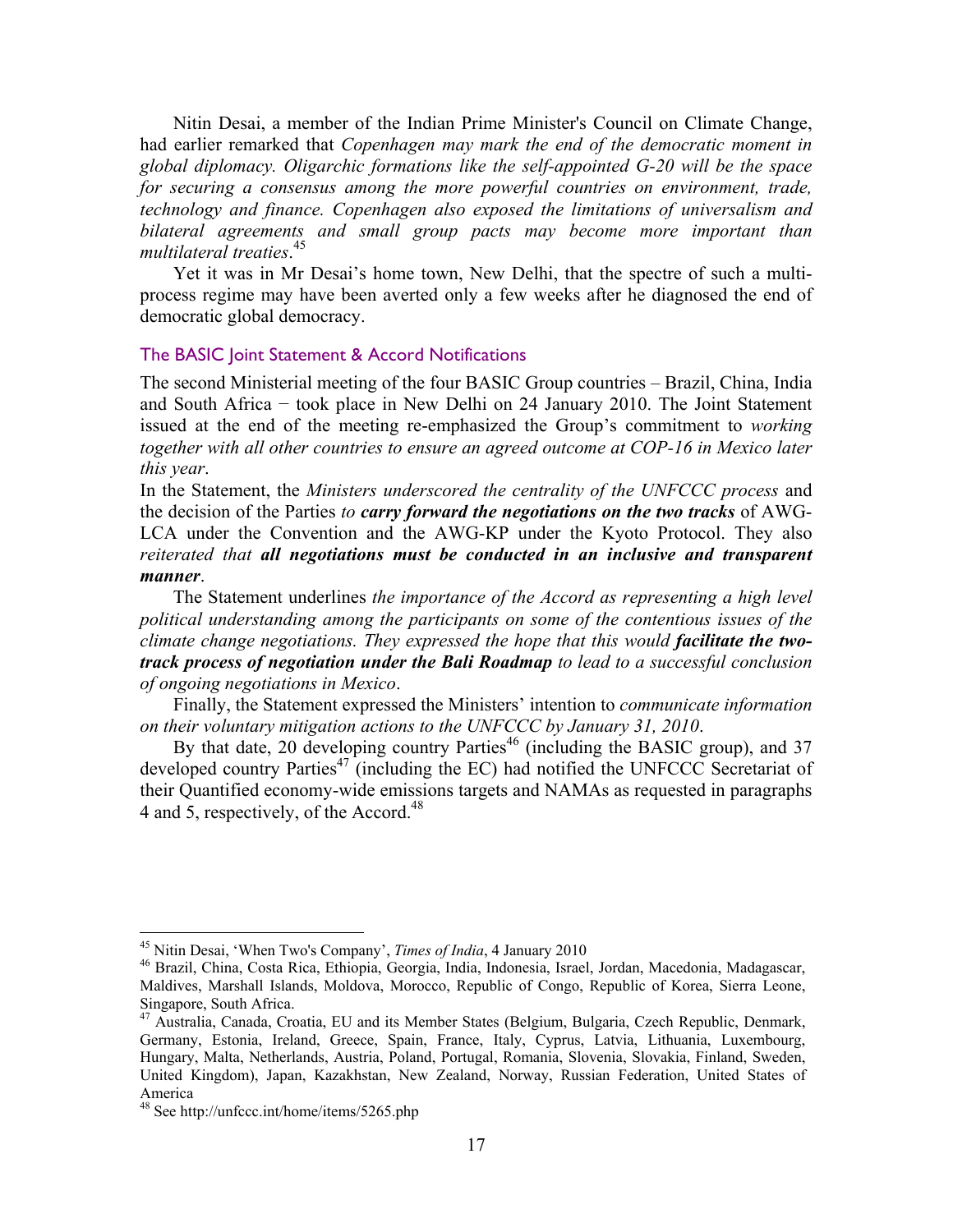#### The Chinese and Indian Notifications

Looking at the Chinese and the Indian communications, one is immediately struck by their similarity. Apart from the actual description of the respective NAMAs, they are almost verbatim the same (apart from the use of US and UK spelling).

They emphasize that proposed domestic actions *are voluntary in nature* and *will be implemented in accordance with the principles and provisions of the UNFCCC, in particular Article 4, paragraph 7* which ties the implementation of Convention commitments by developing countries to *the effective implementation by developed country Parties of their commitments under the Convention related to financial resources and transfer of technology*. ix

They conclude with a reference to certain Articles of the Convention<sup>x</sup> that *unambiguously ties them to implementing the Convention*, and hence into the *AWG-LCA process*.

Apart from the listed NAMAs, their sole difference is the reference to *autonomous domestic mitigation actions* in the Chinese notification, while the Indian text uses *domestic actions*, additionally qualified as subject to with *the provisions of the relevant national legislations and policies*.

As concerns the multiple process issue, the key message is not given in what is included, but in what is omitted: *any reference to the Copenhagen Accord is conspicuously absent* from the communications.

#### The Brazilian and South African Notifications

The Brazilian and South African notifications are slightly more elaborate in their different formulations, but both also contain the references to the above-mentioned Convention articles. Both make references to the Accord, but clearly not as being part of some form of process outside the UNFCCC.

*Brazil*, on the one hand, states that they understand the Accord *as an important step in order to facilitate the conclusion of the on-going two-track negotiations under the AWG-KP and the AWG-LCA with a view to adopt a decision on a second commitment period of the Kyoto Protocol and also in fulfilment of the Bali Action Plan during COP-16 and CMP-6 in Mexico*.

*South Africa*, on the other, acknowledges that the Accord *captures political agreement on some contentious elements among those Parties that participated in its development and those other Parties that may wish to associate themselves with it. As such the Copenhagen Accord is a political declaration within the UNFCCC process that should provide valuable direction and impetus to the further negotiations under the Convention and its Kyoto Protocol this year, with the aim to finalise at COP 16 and CMP 6 an ambitious, fair, effective and binding multilateral agreement, in line with the 2007 Bali Roadmap Mandates*.

South Africa is also explicit in linking *the extent to which* [their] *action will be implemented depends on the provision of financial resources, the transfer of technology and capacity building by developed countries*, which *requires the finalisation of an ambitious, fair, effective and binding multilateral agreement under the UNFCCC and its Kyoto Protocol at COP16 and CMP6 in Mexico to enable the delivery of this support*.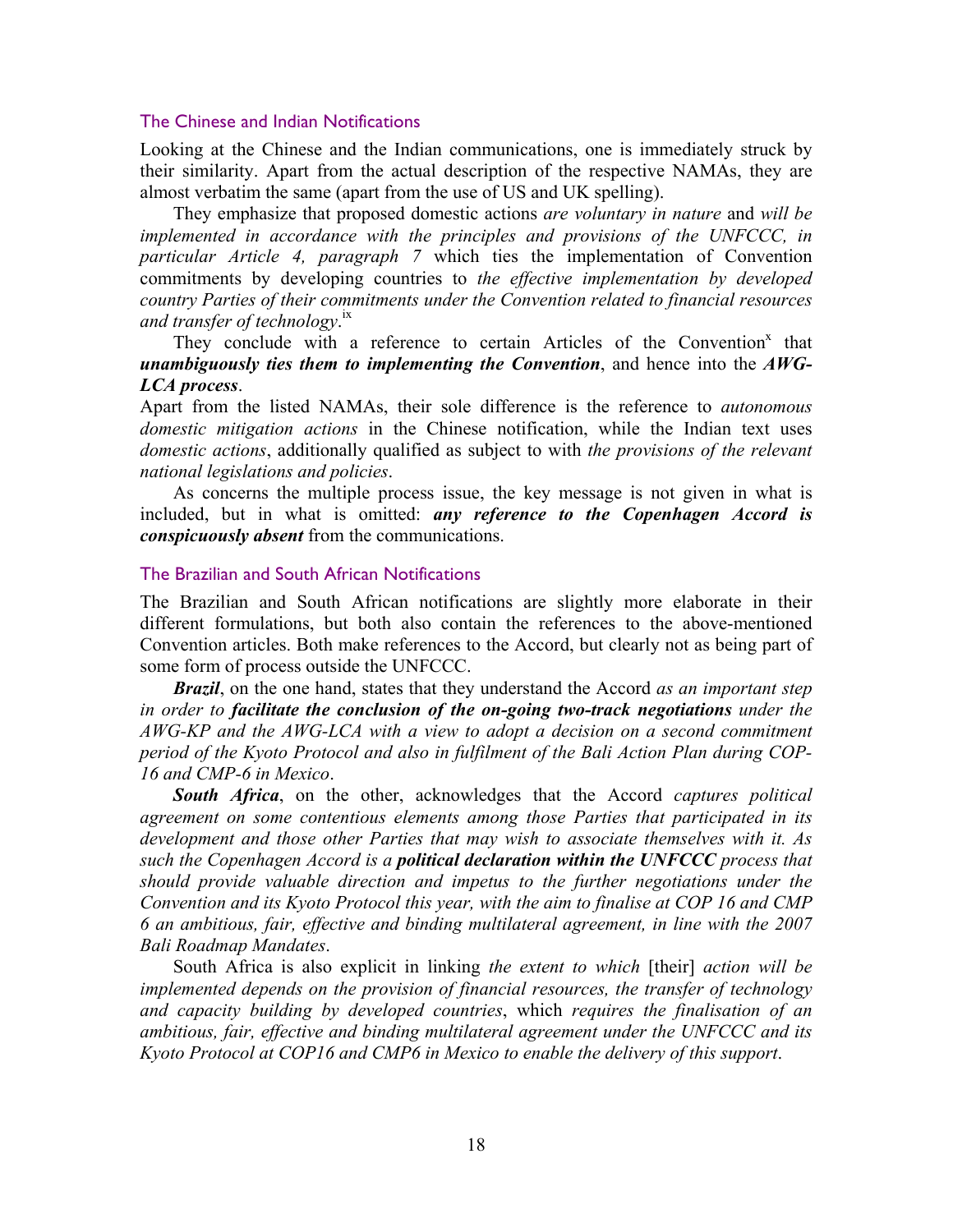# 3. Conclusions and Lessons

# **Substance**

In Part 1 the Copenhagen Accord and (a component of) the AWG-LCA draft decision were assessed as to whether they would have turned Copenhagen into a fully-fledged success, had they been adopted by the Conference as the 'Copenhagen Agreed Outcome'. The conclusion was that, severally, none of them would have been sufficient. Moreover, in light of the poor drafting of the Accord, it stands to reason that it was probably better for the process to have neither of them adopted outright.

That said, it was also clear that the two actually complemented each other in many respects, with the LCA text lacking (political) mitigation and financial figures, and the Accord very thin on institutional arrangements.

It was tragic that the elements of the Accord were not put on the table earlier so that they could have been *properly incorporated in the LCA text* before the end of the Conference. Yet, given the decision to continue the work of the two AWGs, there may still be hope for rectifying what happened.

For example, in the case of the LCA finance negotiations, the Accord not merely provides an indication of the scale of financing that is envisaged – something that the LCA negotiations were sorely missing in the run-up to Copenhagen – but it could also resolve one of the key outstanding issues in the LCA draft: the status of the envisaged Climate Fund/Facility. Is it to be an operating entity of the Convention's financial mechanism, or to be services by one?<sup>xi</sup>

Given (i) the Accord decision to establish a new fund ('Copenhagen Green Climate Fund'), *as an operating entity of the financial mechanism of the Convention,* and (ii) the fact that the Accord specifications of that fund<sup>xii</sup> are fully consistent with the language on the Climate Fund/Facility in the LCA draft, it would seem to be safe to infer that – if the Accord is indeed meant to feed into the UN negotiations − *the Climate Fund/Facility is to be an operating entity* of the financial mechanism.

As mentioned, the real tragedy was that the elements of the Accord were not available for proper inclusion in the AWG draft. Yet that was not a problem of content.

#### **Process**

The key lessons to be learned from Copenhagen are indeed not substantive but, loosely speaking, 'procedural'. The second Part of this Paper did look at some of these procedural issues, surrounding not only the final plenary of the Conference, but also the workings of the Friends of the Chair, and the issues surrounding the 'Danish Text'.

## The 'Consensus Problem'

One of the issues that has been raised again and again in the context of what happened in Copenhagen is the fact that under the present rules of procedures, decisions of the COP are taken by consensus. The President of Mexico – host of COP 16 in December 2010 – has, for example, been reported as urging the UN to *re-examine its rule of consensus, which requires every country participating in negotiations to back a treaty or agreement before it can be adopted.* He was quoted as saying that *half dozen accord opponents,*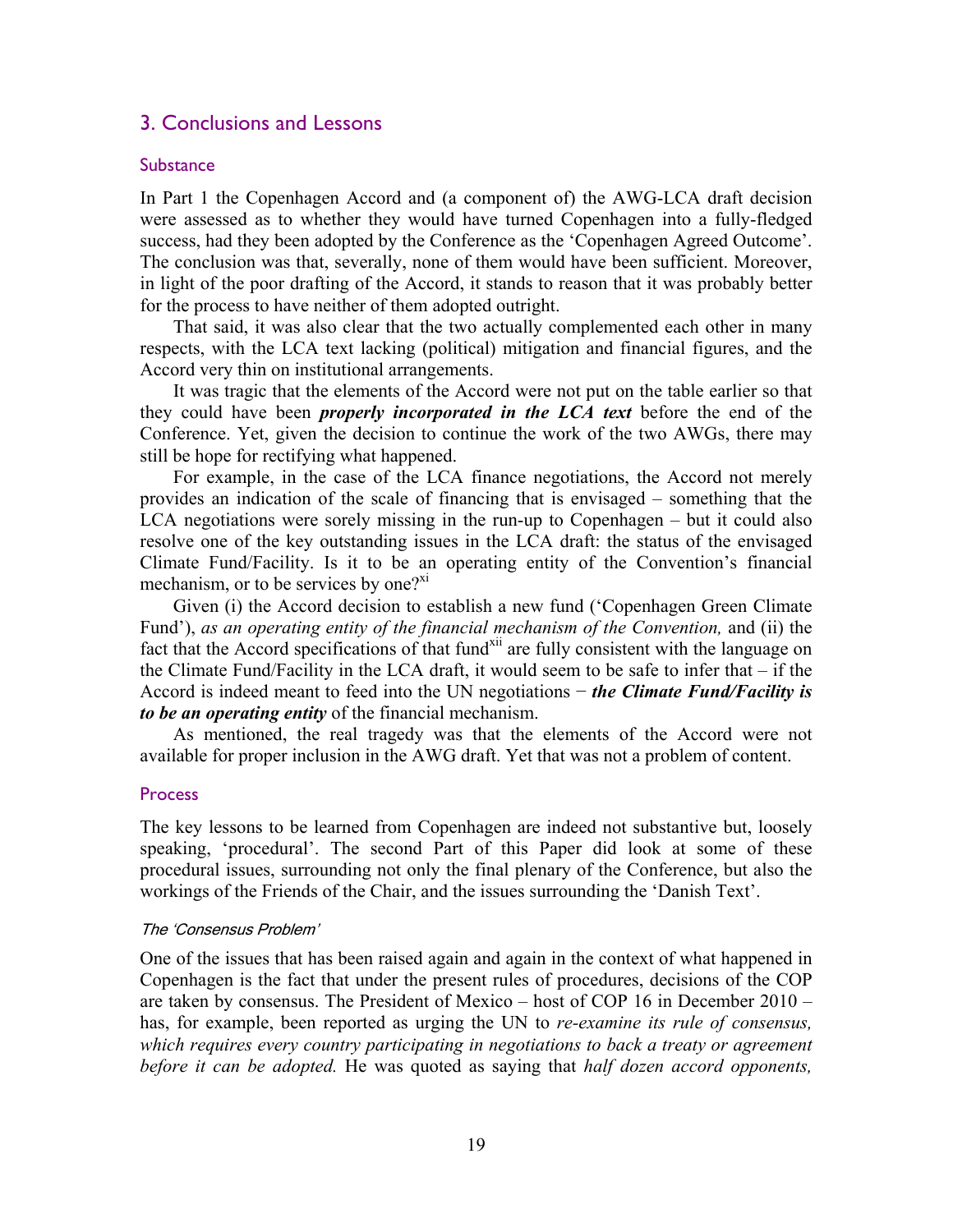*which included Bolivia, Cuba and Venezuela, vetoed* '*the will of an overwhelming majority of countries*'.49

He is not the first to make this assertion,  $50$  and the inference from '6 Nays' to 'an overwhelming majority of Ayes' remains invalid, as witnessed by the rather lacklustre uptake of the Accord's 'opt-in association'.<sup>51</sup>

While there may well be reasons to look into the possibility of turning to some form of voting system, the problem at Copenhagen was not the UN procedures. It was what was seen to be the blatant *disregard for these procedures* and the resulting (strongly felt) *disrespect* that were at the root of the problem. Moreover, in light of the account of the opening of the High-level segment of the Conference in Section 2.1, one should also be careful not to dismiss these concerns and feelings out of hand as the antics of a few disgruntled small obstructionist countries. The fact is: much the same points of order were raised against accepting the Danish Text at the beginning of this High-level segment as were in the now infamous final plenary against the adoption of the Accord. The difference was that in this initial High-level session, it was not (just) ALBA countries – which since have become a convenient scapegoat – who raised the objections, but **Brazil**, *India*, and most strongly *China*. 52

The lesson to be learned is that *proper procedures are extremely important* and not just a matter of polite form. They are there to ensure the 'global buy-in' that Jonathan Pershing, US Deputy Special Climate Change Envoy, correctly identified as a prerequisite for any global agreement. He also stated that *there is no other institution other than the UN that can provide that.* <sup>xiii</sup> However, proper procedures do need a certain amount of time, as pointed out by Pakistan during the final Plenary: *Pakistan recognizes that reaching consensus through open, inclusive and transparent processes is tough and time consuming. But the agreements concluded through such processes are durable as they carry ownership of all Parties and stakeholders.*

The point here is not that consensus-based decision-making is inherently superior. Indeed, a change to a voting procedure with appropriate minority safeguards could well improve the effectiveness of UN negotiations, provided the procedure is generally acceptable. The point is that it is too simple to use the consensus-based procedures of the UN as a scapegoat for the shortcomings of Copenhagen.

Equally, the problem was not that the UN system is unable to deal with issues as complex as climate change. After all, there have been a number of very complex consensus-based UN climate change treatises and decisions: The Framework Convention, the Kyoto Protocol and, last but not least, the Bali Action Plan, which was meant to lead to a Copenhagen Agreed Outcome. The reason this did not happen was nothing in

1

<sup>49 &#</sup>x27;Mexico urges UN to review consensus rule', *Point Carbon*, 2 February 2010, www.pointcarbon.com/news/ 1.1397525

<sup>50</sup> See Section 2.2, Footnote 36.

<sup>&</sup>lt;sup>51</sup> At the deadline specified in the Accord (31 January), only 17 countries outside the EU actually associated themselves with the Accord. Twelve more – including the BASIC countries − simply submitted their actions without formal association.

<sup>&</sup>lt;sup>52</sup> ALBA countries were already at that stage protesting about being excluded from the process. The ALBA countries that expressed concern about the process at the final COP plenary on 16 December were Bolivia, Cuba, Ecuador, Venezuela, representing more than 64 million people, (over 90% of the population of the ALBA group). And one may well ask why it was that they were not represented in the Friends of the Chair?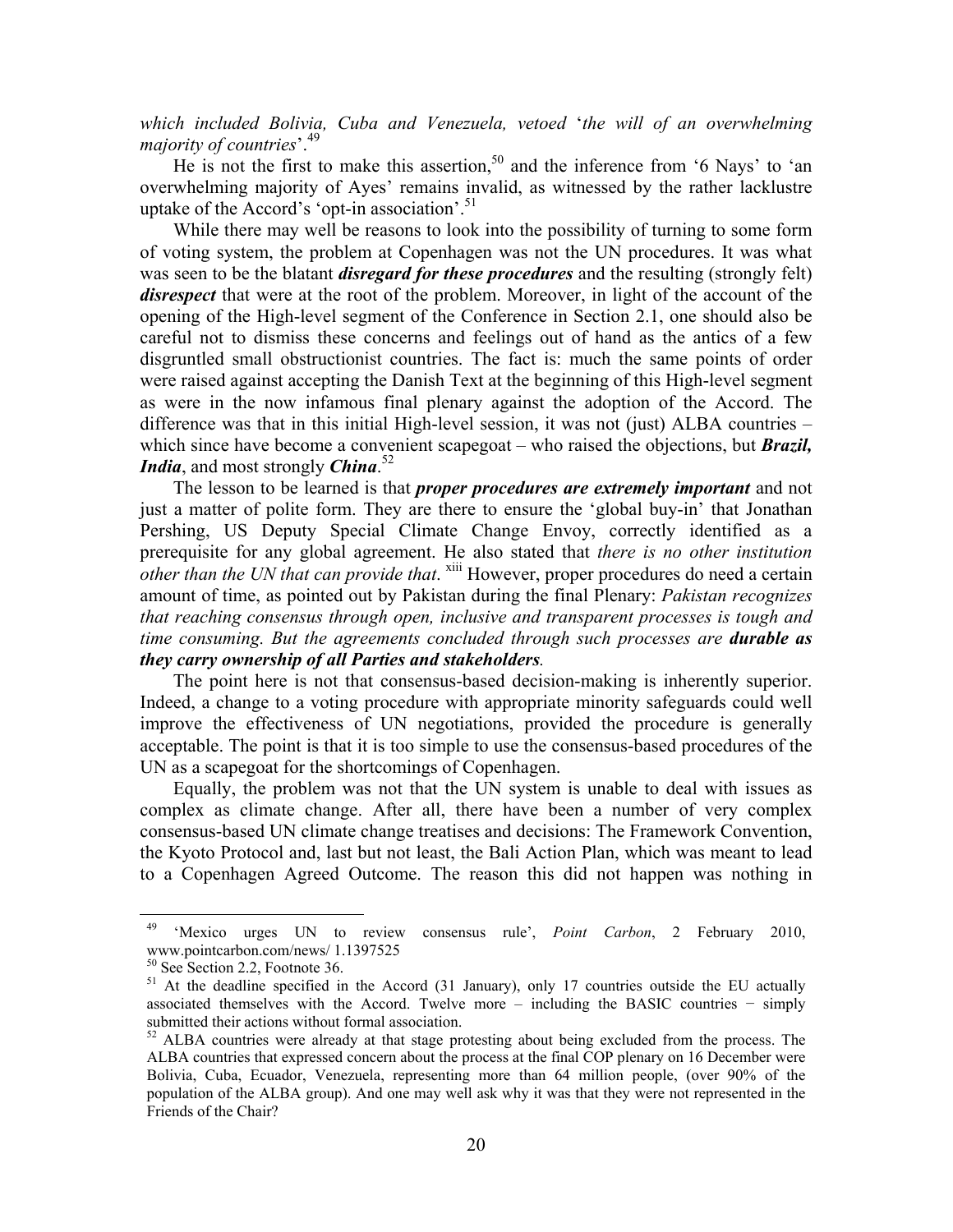Copenhagen: it was the lack of progress in the negotiations leading up to it. While there are many reasons for this lack of progress, the responsibility ultimately was not with the UN, but with the Parties and, as such, with their leadership collectively.

# The Leadership Problem

<u>.</u>

The issue of leadership – or rather the lack of it – has become so pervasive in public life that to raise it as key to what happened may appear somewhat mundane. But the point here is more specific. What were there key factors for the slow progress in the negotiations in the months leading up Copenhagen?

- First, there was the fact that some Parties had decided to *change the goal posts of the Bali Action Plan* by declaring that the Kyoto Protocol should be superseded. This led to the *de facto* standstill of the Protocol negotiations that was strongly condemned in the Africa Group protests in Barcelona, a month before  $Copenhagen.<sup>53</sup>$
- Second, there was the lack of progress in submitting the sort of *political numbers* – mitigation objectives and financial commitments − that have now been put forward in the context of the Copenhagen Accord.

Events at Copenhagen demonstrated that the lack of these figures was one of the key factors contributing to the lack of progress in the negotiations:

*Thursday, of the second week, Secretary Clinton arrived, and brought with her a commitment to raise the level of financing in this collective way and that really began to turn things around. And that commitment from the US … with equivalent levels of effort primarily from Europe and also the buy-in of other major donors fundamentally began to shift the debate.*

The tragedy was that by Thursday of the second week, it was too late. There was simply not enough time to achieve an agreement by Friday morning, when the leaders took over in the Friends of the Chair negotiations, with the well-known result. For example, in the context of the above quotation, one might well ask oneself why was it not possible to introduce the commitment to raise financing levels six months before Copenhagen? Why did it have to be on the day of arrival? Cynics might refer to the need for a sound bite for the waiting press corps.

Be that as it may, the opening gambit of figures has now been made. The hope is that if our leaders take note of what is happening in the forthcoming negotiations and give the necessary political guidance and mandates to their negotiators to enable them to negotiate a successful outcome, then Copenhagen may well have redeemed itself as the final wakeup call.

<sup>53</sup> *Africa had no choice because of the reality of climate change. The negotiations have been going a long time and have not shown much progress. It's not about money. Climate change is an issue of life or death for us. The developed countries have to shift policies. A bad deal is not good for Africa or vulnerable countries*.[Bruno Sekoli, Chair of the LDC Group, as reported in John Vidal, 'Rich countries call on African bloc to keep climate talks on track: Poor countries forced to make a stand over lack of commitment from rich nations on emissions cuts, claims African delegate', Wednesday 4 November 2009. http://www.guardian.co.uk/environment/2009/ nov/04/africa-walk-out-climate-talks-barcelona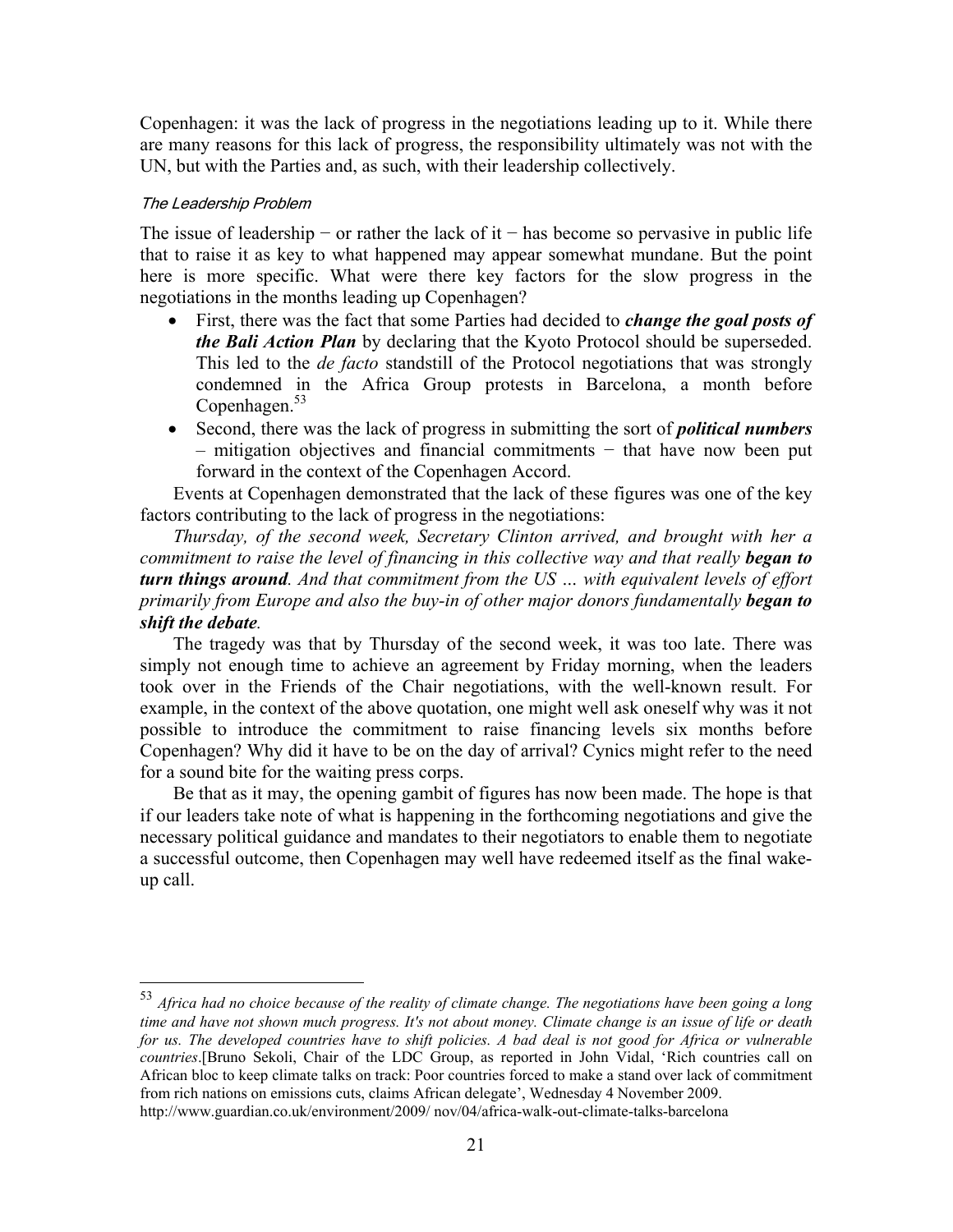#### **Postscript**

A recent article in *Science<sup>54</sup>* suggests that the Mid-Miocene (14 to 10 million years ago) might be a useful interval to understand the effects of a *climate in equilibrium at near current CO2 concentrations***.** Noteworthy is that in the period in question, global surface temperatures were *3 to 6°C warmer* and *sea levels 25 to 40 meters higher* than at present! Is that really the legacy our leaders would like to be remembered for?

# **Endnotes**

<sup>i</sup> *De Boer said the Copenhagen talks should produce a "clear package of decisions" on gas targets for developed countries, efforts to be made by developing nations, and a "significant financial package." "Through a set of decisions in Copenhagen we can get clarity on the key political, financial and substantive issues and that might actually give people a lot more comfort to start working on a treaty," de Boer said*.[Alex Morales and Ryan Chilcote; *Climate Treaty Talks May Last an Extra Year, UN Says*, Bloomberg, 5 November 2009]

## ii **COP 15 Decisons**

- [1] Outcome of the work of the Ad Hoc Working Group on Long-term Cooperative Action under the Convention
- [2] Amendment to Annex I to the Convention
- [3] Methodological guidance for activities relating to reducing emissions from deforestation and forest degradation and the role of conservation, sustainable management of forests and enhancement of forest carbon stocks in developing countries\*
- [4] Work of the Consultative Group of Experts on National Communications from Parties not included in Annex I to the Convention
- [5] Fourth review of the financial mechanism
- [6] Additional guidance to the Global Environment Facility\*
- [7] Capacity-building under the Convention
- [8] Systematic climate observations\*
- [9] Updated training programme for greenhouse gas inventory review experts for the technical review of greenhouse gas inventories from Parties included in Annex I to the Convention\*
- [10] Administrative, financial and institutional matters Budget performance for the biennium 2008– 2009 Continuing review of the functions and operations of the secretariat
- [11] Programme budget for the biennium 2010–2011
- [12] Date and venue of future sessions of the Conference of the Parties
- [13] Copenhagen Accord

 $\overline{a}$ 

iii *Non-Annex I Parties to the Convention will implement mitigation actions […]. Least developed countries and small island developing States may undertake actions voluntarily and on the basis of support.*[emphasis added]

iv *A significant portion of such funding should flow through the Copenhagen Green Climate Fund.* 

<sup>&</sup>lt;sup>54</sup> Aradhna K. Tripati, Christopher D. Roberts, and Robert A. Eagle, 'Coupling of CO2 and Ice Sheet Stability Over Major Climate Transitions of the Last 20 Million Years', *Science* **326**, 1394 (2009)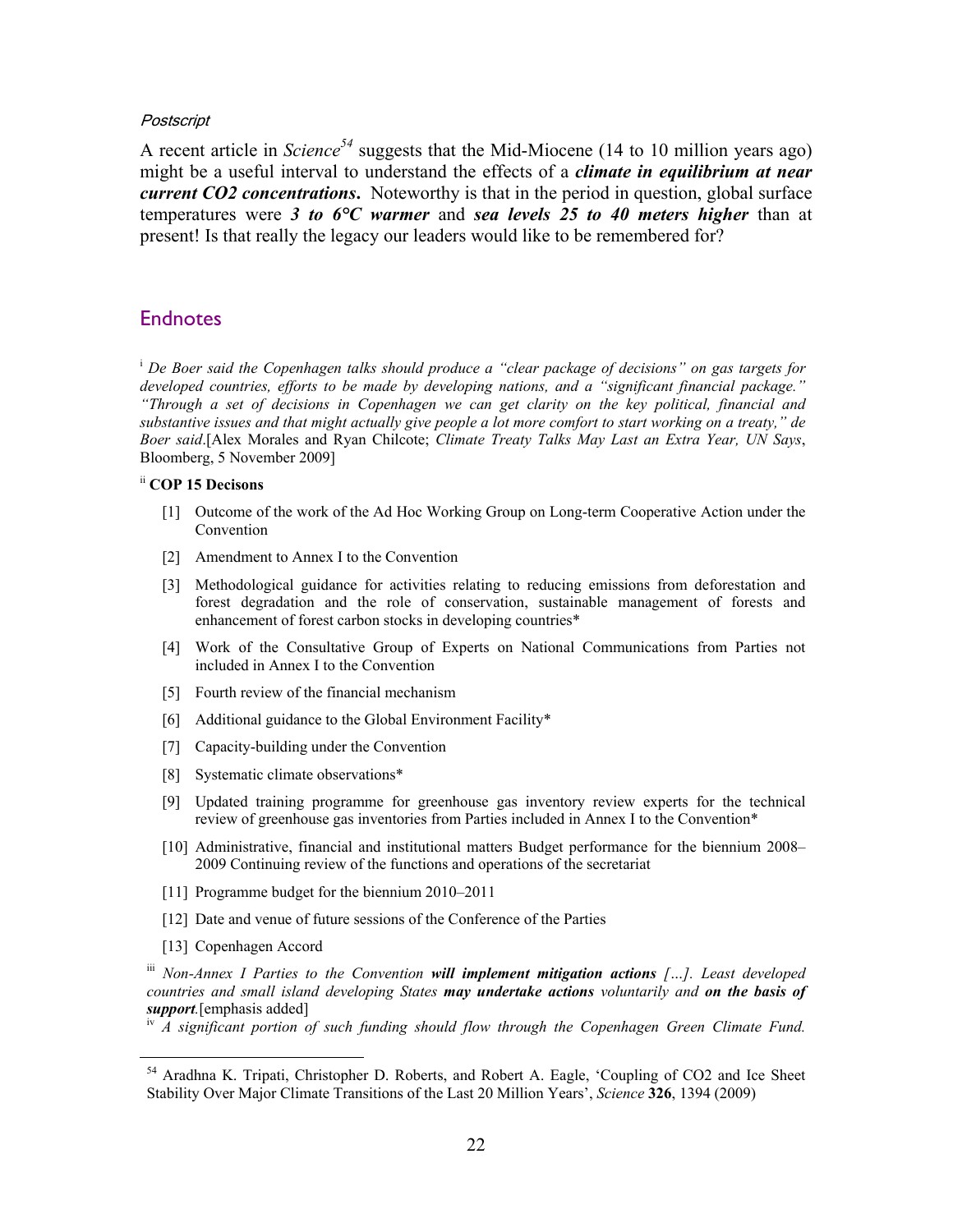[Accord: §8]

iv *We decide that the Copenhagen Green Climate Fund shall be established as an operating entity of the financial mechanism of the Convention.* [Accord: §10] v FCCC/AWGLCA/2009/L.7/Add.2/Rev.1

#### vi **AWG LCA Draft COP 15 Decisions**

- [1] Outcome of the work of the AWG-LCA
- [2] Enhanced action on adaptation
- [3] Enhanced action on the provision of financial resources and investment
- [4] Enhanced action on technology development and transfer
- [5] Enhanced action on capacity-building
- [6] Nationally appropriate mitigation actions by developing country Parties: mechanism to record nationally appropriate mitigation actions and facilitate provision and recording of support
- [7] Policy approaches and positive incentives on issues relating to reducing emissions from deforestation and forest degradation in developing countries; and the role of conservation, sustainable management of forests and enhancement of forest carbon stocks in developing countries
- [8] Enhanced national/international action on mitigation of climate change: economic and social consequences of response measures
- [9] Various approaches, including opportunities for using markets, to enhance the cost/effectiveness of, and to promote, mitigation action
- [10] Cooperative sectoral approaches and sector-specific actions in agriculture

<sup>vii</sup> [Why was the Accord not adopted?] *Because five countries said 'no'. Not 100 countries saying 'no'*. *Not 50 big countries saying 'no'. Five countries said 'no', .... Who are they? Bolivia, Venezuela, Nicaragua, Cuba – these are countries which are part of the ALBA group – a group that sees this process not so much as a solution to climate change but in fact as a mechanism to redistribute global wealth. And they don't like the fact that this did not do that. It didn't do that. And they objected to that fact. Well, surprise, surprise, surprise, the rest of the world does not want to do it that way. But they could not get an agreement because this group, this narrow group was blocking it.*[Jonathan Pershing, Center for Strategic and International Studies, 13 January 2010, transcribed by author from webcast: at http://csis.org/event/post-copenhagen-outlook]

viii *After the conference ended, China has taken the brunt of the blame. Western politicians, in an attempt to evade their responsibilities for global warming and point the finger eastward, have wilfully lashed out at China, citing Beijing's hijacking of the conference as the main factor for the failure to achieve results and a legally binding document at the summit.* 

*Is such an accusation true? ... A multitude of evidence from global climate talks over the past year, especially involving the Copenhagen conference, show that it has been developed countries, instead of China or other developing countries, that have always been the hindrances to progression on global climate change efforts. ….* 

*It is extremely ridiculous that developed countries, especially the EU, have not reflected on their activities that delayed and hampered progress at the global climate talks and instead, made [un]remitting efforts to denounce China as the main factor for the conference's failures. In so doing, they only want to deflect attention on their part in the so-called unsuccessful climate talks and point the blame at China.*

Lu Xuedu, 'Obstruction of developed nations', *China Daily*, 11 January 2010, page 8, http://www.chinadaily.com.cn/opinion/2010-01/11/content\_9297092.htm

ix UNFCCC, Art. 4.7. *The extent to which developing country Parties will effectively implement their commitments under the Convention will depend on the effective implementation by developed country*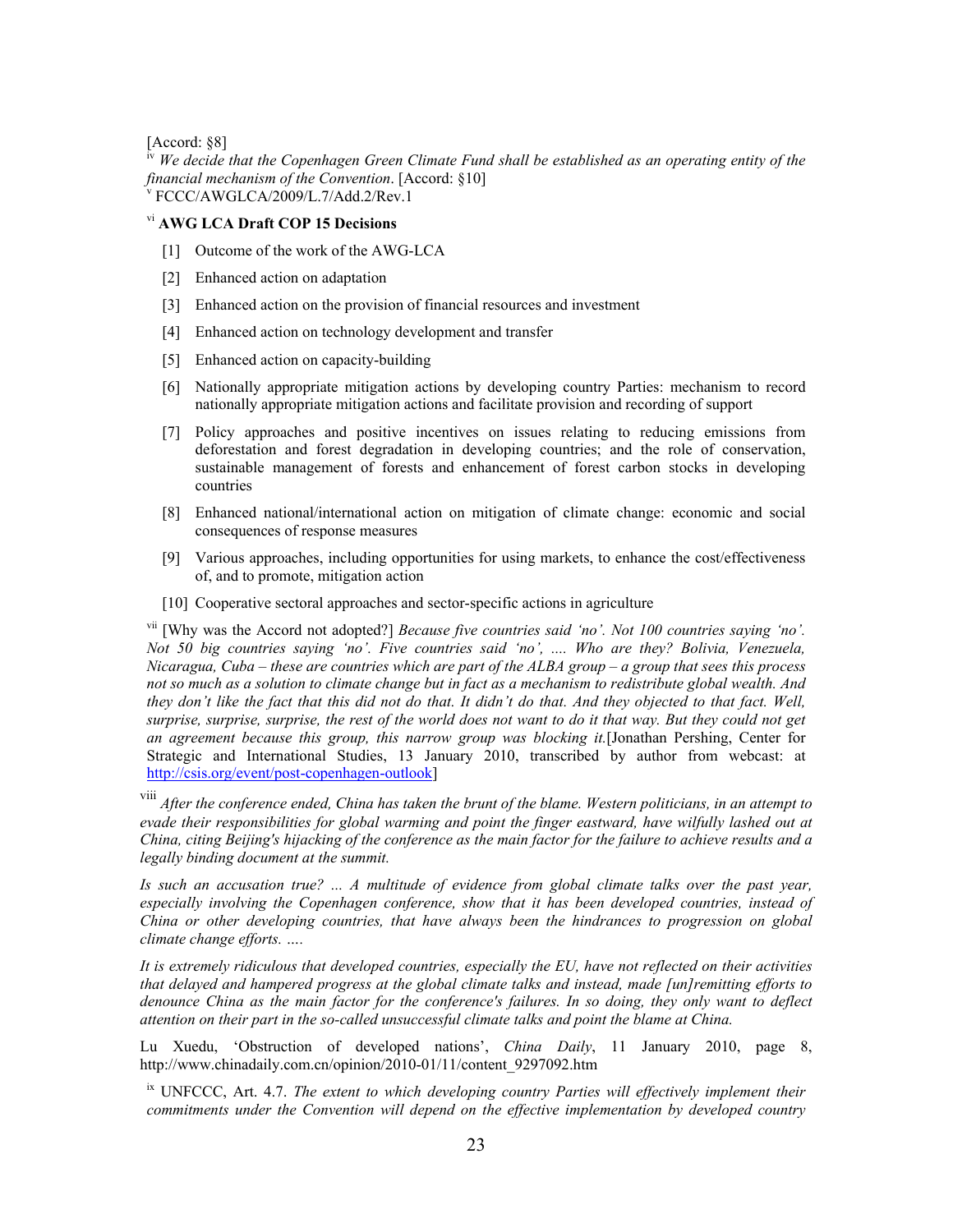*Parties of their commitments under the Convention related to financial resources and transfer of technology and will take fully into account that economic and social development and poverty eradication are the first and overriding priorities of the developing country Parties.*

# x ARTICLE 12: *COMMUNICATION OF INFORMATION RELATED TO IMPLEMENTATION*

*1. In accordance with Article 4, paragraph 1, each Party shall communicate to the Conference of the Parties, through the Secretariat, the following elements of information: (b) A general description of steps taken or envisaged by the Party to implement the Convention;* 

*4. Developing country Parties may, on a voluntary basis, propose projects for financing, including specific technologies, materials, equipment, techniques or practices that would be needed to implement such projects, along with, if possible, an estimate of all incremental costs, of the reductions of emissions and increments of removals of greenhouse gases, as well as an estimate of the consequent benefits.* 

#### ARTICLE 10: *SUBSIDIARY BODY FOR IMPLEMENTATION*

*2. Under the guidance of the Conference of the Parties, this body shall: (a) Consider the information communicated in accordance with Article 12, paragraph 1, to assess the overall aggregated effect of the steps taken by the Parties in the light of the latest scientific assessments concerning climate change;* 

xi *[7. [The Climate [Fund][Facility] shall act as an operating entity of the financial mechanism of the Convention;][The Climate [Fund][Facility] shall have an operating entity that will be appointed by the sixteenth session of the Conference of the Parties;]]*[ FCCC/AWGLCA/2009/L.7/Add.2/Rev.1, emphasis added]

xii *8 … A significant portion of such [scaled up, new and additional, predictable and adequate] funding should flow through the Copenhagen Green Climate Fund.* 

*10. We decide that the Copenhagen Green Climate Fund shall be established as an operating entity of the financial mechanism of the Convention to support projects, programme[s], policies and other activities in developing countries related to mitigation including REDD-plus, adaptation, capacitybuilding, technology development and transfer.* [Copenhagen Accord]

xiii *It is impossible to imagine a global agreement in a place that does not essentially have global buy-in. There are no other institutions besides the UN that have that. It is also impossible to imagine a negotiation of things of enormous complexity where you have a large table of 192 countries involved in all the detail. You need to have processes that do both. You need to have processes that can take smaller technical groups to work on technical issues. You need to bring together coalitions that have common interests and see if those coalitions can expand the level of engagement and support from a larger community to carry it forward. That is in fact the way the UN works.*[Jonathan Pershing, Center for Strategic and International Studies, 13 January 2010, transcribed by author from webcast: at http://csis.org/event/post-copenhagen-outlook]